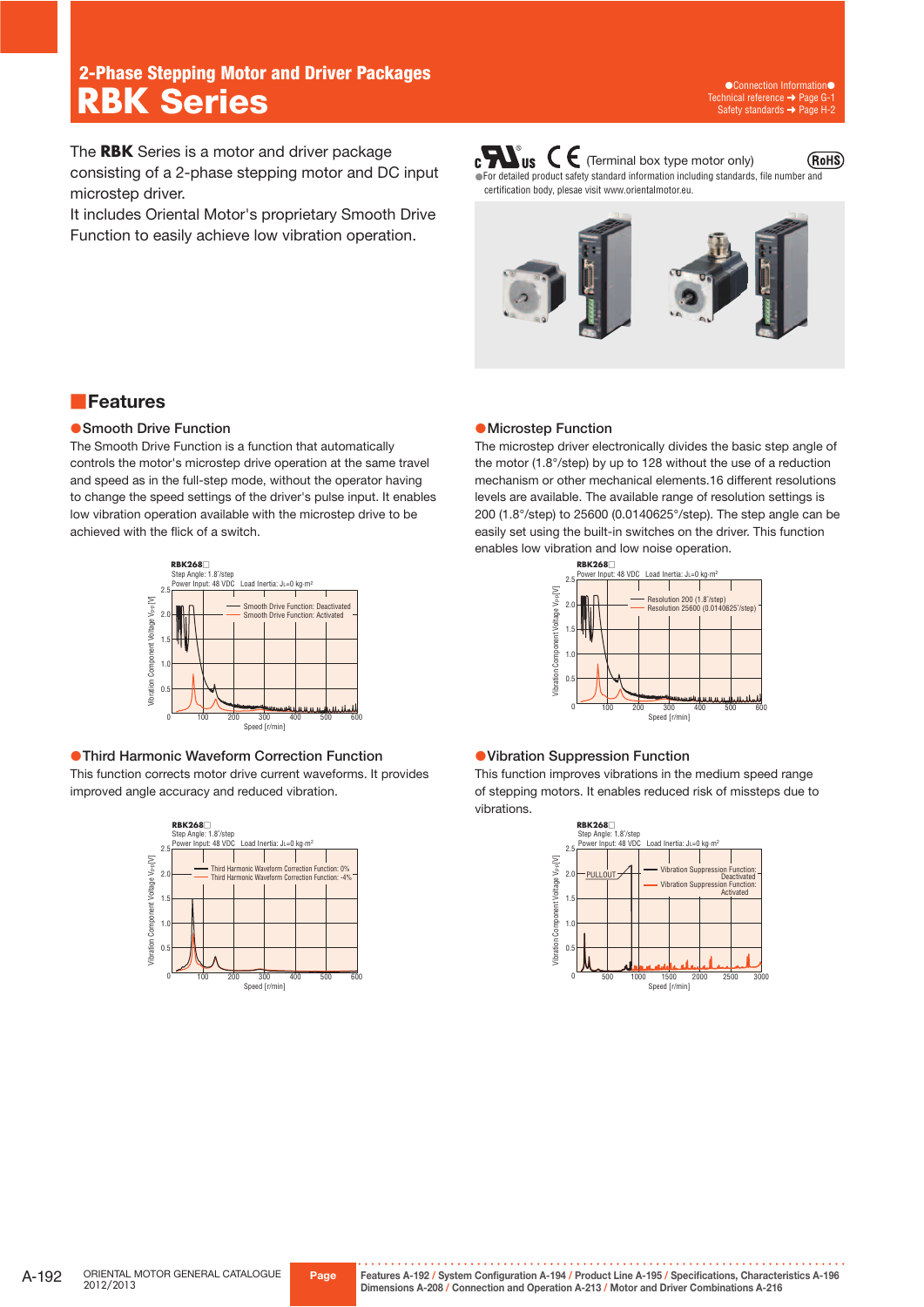**Introduction**

Introduction

**0.36°/Geared**  $\alpha_{\scriptscriptstyle \!X\!I\!I\!I\!I\!I\!I\!I\!I\!I} \over \mathbf{AR}$ 

> **0.72°/Geared** 0.72°/Geared<br>RK

**AC Input Motor & Driver**

**AC Input Motor & Driver** 

**0.36°/Geared AR**

**0.36°/0.72°/ Geared CRK**

**1.8°/Geared** 18<sup>7</sup>Geared<br>RBK

**DC Input Motor & Driver**

**0.9°/1.8°/Geared CMK**

**0.72° PK**

**1.8°/Geared High-Torque** 1.8°/Geared<br>High-Torque<br>High-Torque

**0.9°/1.8°/Geared** 0.9<sup>2</sup>/1.8<sup>2</sup>/Geared

**SG8030JY Controllers**

Controllers<br>SG8030JY

**Accessories**

Accessories

### ●**Wide Voltage Range Driver**

The **RBK** Series utilizes a constant current driver with a wide voltage range of 20 to 75 VDC and up to 4.5 A/phase effective value (6.3 A/phase peak value). This enables it to support a wide range of power sources.

Comparison of Speed - Torque Characteristics



●Raising the power supply voltage enables increased torque during high speed operation.

# ●**The Terminal Box Type Motor Conforms to the IP65 Standard of Ingress Protection against Dust and Water.** ◇**Terminal-Block Connection Design**



The motor can be wired directly from its terminal block.



# ■**Lineup of Motors**

□42 mm: indicates a motor frame size of 42 mm.

| Type                                           | Feature                                                                                                                        | $\square$ 28 mm | $\square$ 35 mm | $\square$ 42 mm | $\square$ 56.4 mm* | $\square$ 85 mm<br>lotor |
|------------------------------------------------|--------------------------------------------------------------------------------------------------------------------------------|-----------------|-----------------|-----------------|--------------------|--------------------------|
| Step Angle 1.8°<br>High-Torque Type            | A high-torque motor has approx.<br>1.3~1.5 times more torque when<br>compared to a step angle 1.8°<br>standard stepping motor. |                 |                 |                 |                    | <b>Vinly</b>             |
| Step Angle 1.8°<br><b>Standard Type</b>        | The basic model offers a good<br>balance of torque and low vibration<br>/noise characteristics.                                |                 |                 |                 |                    |                          |
| Step Angle 1.8°<br><b>Terminal Box Type</b>    | A terminal box motor conforms to<br>the IP65 standard of ingress<br>protection against dust and water.                         |                 |                 |                 |                    |                          |
| <b>PS</b> Geared Type<br><b>PL</b> Geared Type | A geared stepping motor with<br>planetary gear mechanism offering<br>low backlash, high strength.                              |                 |                 |                 |                    |                          |

✽Gearhead frame size is □60 mm

Voltage Directives.

 ●**Conforming to Major Safety Standards (Terminal box type motor only)**

The **RBK** Series is UL recognized and CSA certified.

It also bears the CE Mark as a proof of conformance to the Low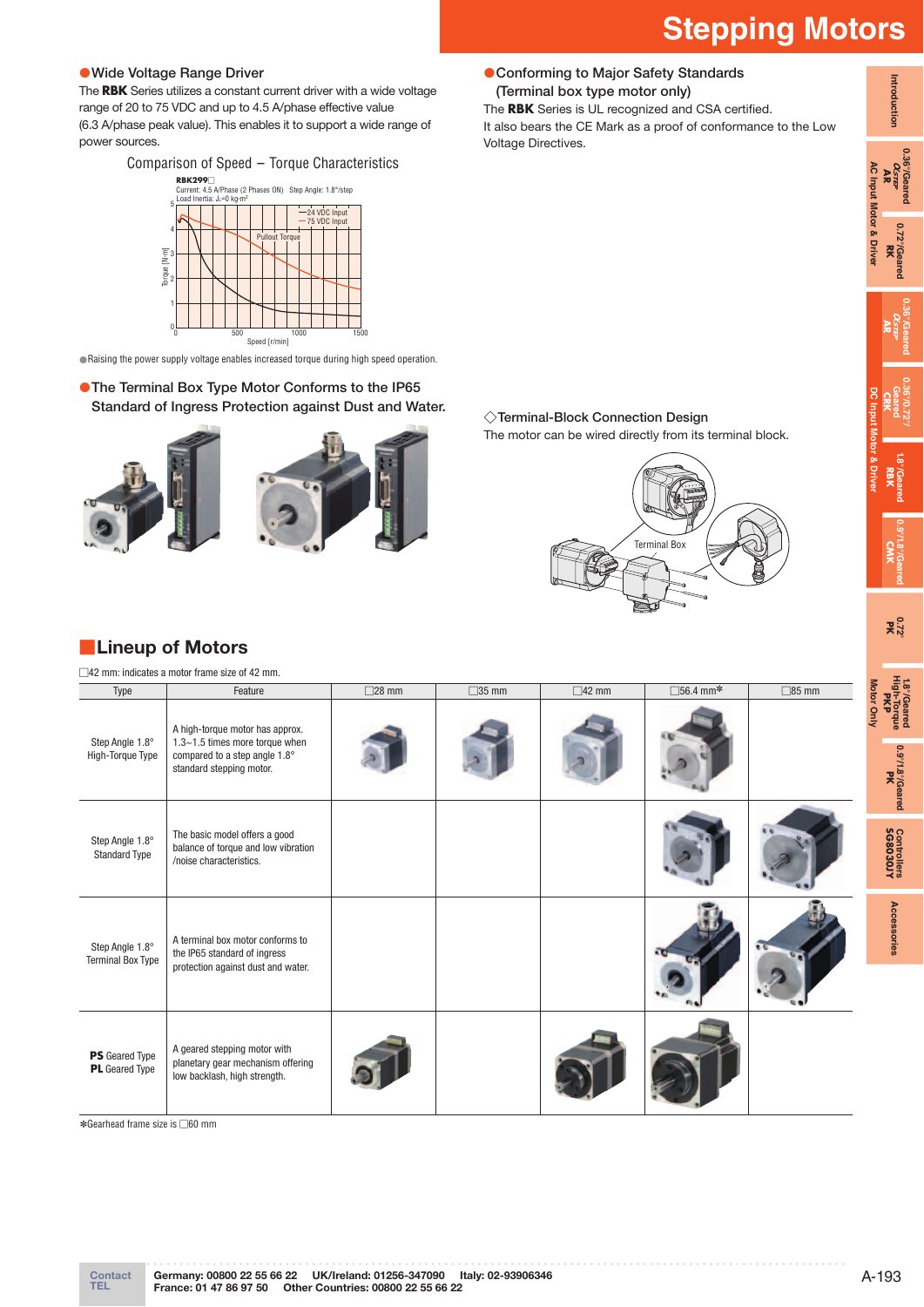# ■ **System Configuration**

An example of system configuration with the **SG8030JY** controller.



**·System Configuration Example** 

|                   |                   | <b>Sold Separately</b>                  |                                    |                     |                                          |                                  |  |
|-------------------|-------------------|-----------------------------------------|------------------------------------|---------------------|------------------------------------------|----------------------------------|--|
| <b>RBK Series</b> | <b>Controller</b> | <b>Motor</b><br><b>Mounting Bracket</b> | <b>Flexible</b><br><b>Coupling</b> | <b>Clean Damper</b> | <b>DIN Rail</b><br><b>Mounting Plate</b> | General-Purpose<br>Cable<br>[1m] |  |
| <b>RBK266B</b>    | <b>SG8030JY</b>   | <b>PAL2P-2</b>                          | <b>MCS2005F04</b>                  | <b>D6CL-6.3F</b>    | <b>PADPO1</b>                            | <b>CC15D1</b>                    |  |

**The system configuration shown above is an example. Other combinations are available.**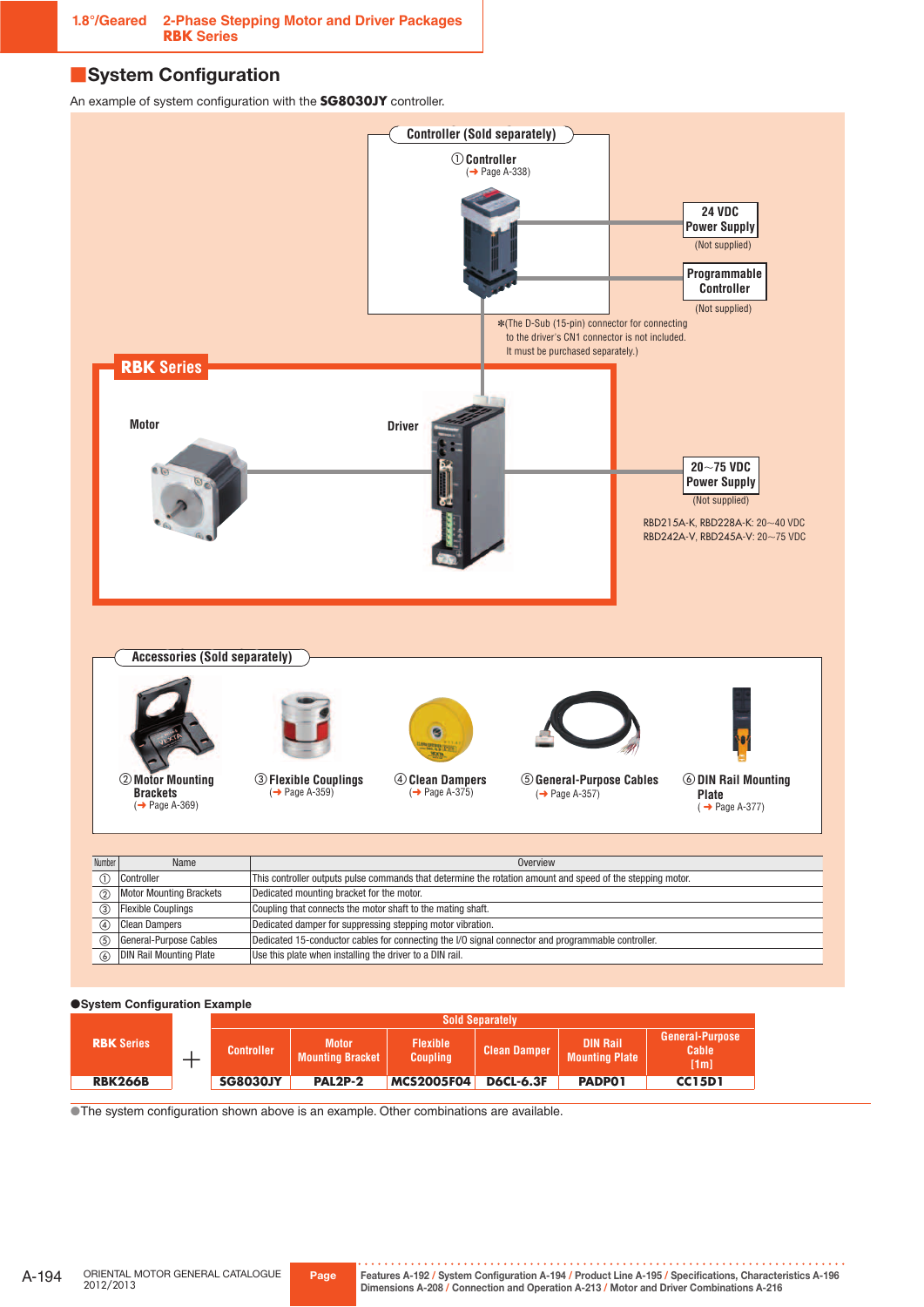# ■**Product Number Code**

●**Step Angle 1.8**°

#### **High-Torque Type, Standard Type RBK 9 0 4 B**

| KBK 490 A                           |  |  |  |
|-------------------------------------|--|--|--|
| $(1)$ $(2)$ $(3)$ $(4)$ $(5)$ $(6)$ |  |  |  |

# ●**Step Angle 1.8° Standard Type Terminal Box**



# ●**PS/PL Geared Type**

| <b>RBK 244 P A - P 10</b>                       |  |  |  |  |
|-------------------------------------------------|--|--|--|--|
| $(1)$ $(2)$ $(3)$ $(4)$ $(5)$ $(6)$ $(7)$ $(8)$ |  |  |  |  |

# ■**Product Line**

 ●**Step Angle 1.8° High-Torque Type**

| <b>HIGH-TORGE TYPE</b>      |                             |
|-----------------------------|-----------------------------|
| Product Name (Single shaft) | Product Name (Double shaft) |
| <b>RBK223PA</b>             | <b>RBK223PB</b>             |
| <b>RBK224PA</b>             | <b>RBK224PB</b>             |
| <b>RBK225PA</b>             | <b>RBK225PB</b>             |
| <b>RBK233PA</b>             | <b>RBK233PB</b>             |
| <b>RBK235PA</b>             | <b>RBK235PB</b>             |
| RBK244PA                    | <b>RBK244PB</b>             |
| RBK246PA                    | <b>RBK246PB</b>             |
| <b>RBK264PA</b>             | <b>RBK264PB</b>             |
| <b>RBK266PA</b>             | <b>RBK266PB</b>             |
| <b>RBK268PA</b>             | <b>RBK268PB</b>             |

# ●**Step Angle 1.8°**

| <b>Terminal Box Type</b>    |  |  |  |  |  |
|-----------------------------|--|--|--|--|--|
| Product Name (Single shaft) |  |  |  |  |  |
| <b>RBK264T</b>              |  |  |  |  |  |
| <b>RBK266T</b>              |  |  |  |  |  |
| <b>RBK268T</b>              |  |  |  |  |  |
| <b>RBK296T</b>              |  |  |  |  |  |
| <b>RBK299T</b>              |  |  |  |  |  |
| <b>RBK2913T</b>             |  |  |  |  |  |

#### ① Series **RBK**: **RBK** Series ② **2**: 2-Phase ③ Motor Frame Size **2**: 28 mm **3**: 35 mm **4**: 42 mm **9**: 85 mm 4 Motor Case Length<br>
5 Motor Type ⑤ Motor Type **P**: High-Torque Type Blank: Standard Type ⑥ Motor Shaft Type **A**: Single Shaft **B**: Double Shaft

|     | Series                  | <b>RBK: RBK Series</b> |
|-----|-------------------------|------------------------|
|     | $2:2$ -Phase            |                        |
| 3   | <b>Motor Frame Size</b> | 6:56.4 mm $9:85$ mm    |
| (4) | Motor Case Length       |                        |
| (5) | <b>T</b> : Terminal Box |                        |

|     | Series                  | <b>RBK: RBK Series</b>                      |
|-----|-------------------------|---------------------------------------------|
| ②   | $2:2$ -Phase            |                                             |
| 3   | <b>Motor Frame Size</b> | 2:28 mm 4:42 mm 6:60 mm                     |
| ④   | Motor Case Length       |                                             |
| 5   | Motor Type              |                                             |
| 6   | <b>Motor Shaft Type</b> | A: Single Shaft B: Double Shaft             |
| (7) | Gearhead Type           | <b>PS: PS</b> Geared Type P: PL Geared Type |
| 8   | Gear Ratio              |                                             |

# ●**Step Angle 1.8**°

**Standard Type**

| Product Name (Single shaft) | Product Name (Double shaft) |
|-----------------------------|-----------------------------|
| <b>RBK264A</b>              | <b>RBK264B</b>              |
| <b>RBK266A</b>              | <b>RBK266B</b>              |
| <b>RBK268A</b>              | <b>RBK268B</b>              |
| <b>RBK296A</b>              | <b>RBK296B</b>              |
| <b>RBK299A</b>              | <b>RBK299B</b>              |
| <b>RBK2913A</b>             | <b>RBK2913B</b>             |

# ●**PS/PL Geared Type**

| Product Name (Single shaft) | Product Name (Double shaft) |
|-----------------------------|-----------------------------|
| <b>RBK223PA-PS5</b>         | <b>RBK223PB-PS5</b>         |
| <b>RBK223PA-PS10</b>        | <b>RBK223PB-PS10</b>        |
| <b>RBK244PA-P5</b>          | <b>RBK244PB-P5</b>          |
| <b>RBK244PA-P10</b>         | <b>RBK244PB-P10</b>         |
| <b>RBK244PA-P36</b>         | <b>RBK244PB-P36</b>         |
| <b>RBK266PA-P5</b>          | <b>RBK266PB-P5</b>          |
| <b>RBK266PA-P10</b>         | <b>RBK266PB-P10</b>         |
| <b>RBK264PA-P36</b>         | <b>RBK264PB-P36</b>         |



**Introduction**

Motor, Driver, Connection Cable<sup>\*</sup>, Operating Manual ✽Only for connector-coupled motor The following items are included in each product.

●Not included

 ●The D-sub (15-pin) connector for connecting to the driver's CN1 ●For Terminal box type motor and driver product, the cable for connecting the

motor and driver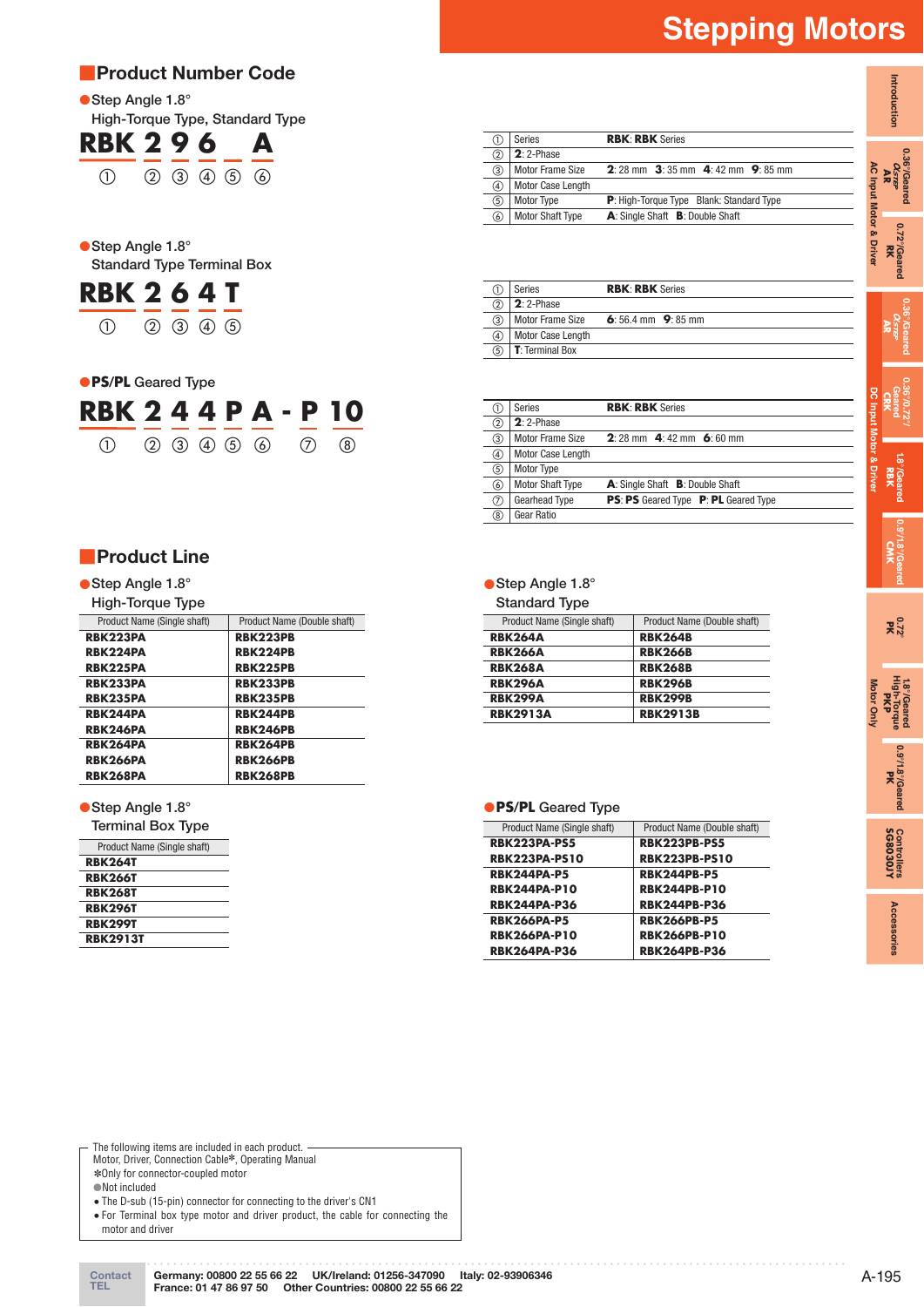# **Step Angle 1.8° Frame Size 28 mm**

**High-Torque Type**

# **B** Specifications (ROHS)

| <b>Product Name</b>                          | <b>Single Shaft</b><br>Double Shaft |                 | RBK223PA           | RBK224PA          | <b>RBK225PA</b>     |
|----------------------------------------------|-------------------------------------|-----------------|--------------------|-------------------|---------------------|
|                                              |                                     |                 | <b>RBK223PB</b>    | <b>RBK224PB</b>   | <b>RBK225PB</b>     |
| <b>Maximum Holding Torque</b>                |                                     | $N \cdot m$     | 0.065              | 0.097             | 0.11                |
| <b>Holding Torque</b><br>at Motor Standstill | Power ON                            | $N \cdot m$     | 0.032              | 0.048             | 0.055               |
| Rotor Inertia                                |                                     | J: $kg·m2$      | $9 \times 10^{-7}$ | $12\times10^{-7}$ | $18 \times 10^{-7}$ |
| <b>Rated Current</b>                         |                                     | A/Phase         |                    | 1.5               |                     |
| <b>Basic Step Angle</b>                      |                                     |                 |                    | $1.8^\circ$       |                     |
| Power Source                                 |                                     | 20-40 VDC 1.7 A |                    |                   |                     |
| <b>Excitation Mode</b>                       |                                     |                 |                    | Microstep         |                     |

●A connection cable (0.6 m) is included with the connector-coupled motor and driver package.

# ■**Speed – Torque Characteristics**

●**24 VDC Input** 





#### **RBK224PA/RBK224PB** Current: 1.5 A/Phase (At 2-phases excitation) Step Angle: 1.8˚/step Load Inertia: JL=0 kg∙m<sup>2</sup>  $0.1$  $0.1$ Pullout Torque  $0.0$ Torque [N-m] Torque [N∙m]  $0.0$ 3  $0.0$ Current [A]<br>Current 2 2 Driver Input Current  $0.0$ fs 0  $\mathbf 0$ 0 1000 2000 Speed [r/min] 3000 6000 4000 5000 0 5 10 Microsteps/Step 1<br>(0) 50 (100) (Microsteps/Step 1 10 (0) (100) (50) (Microsteps/Step 10) Pulse Speed [kHz]

#### **RBK225PA/RBK225PB**



# ● 36 VDC Input

#### **RBK223PA/RBK223PB**



#### **RBK224PA/RBK224PB**



# **RBK225PA/RBK225PB**



●The pulse input circuit responds up to 250 kHz with a pulse duty of 50%.

**Note**

●Depending on the driving conditions, a considerable amount of heat may be generated by the motor. Be sure to keep the motor case temperature at 100℃ or less.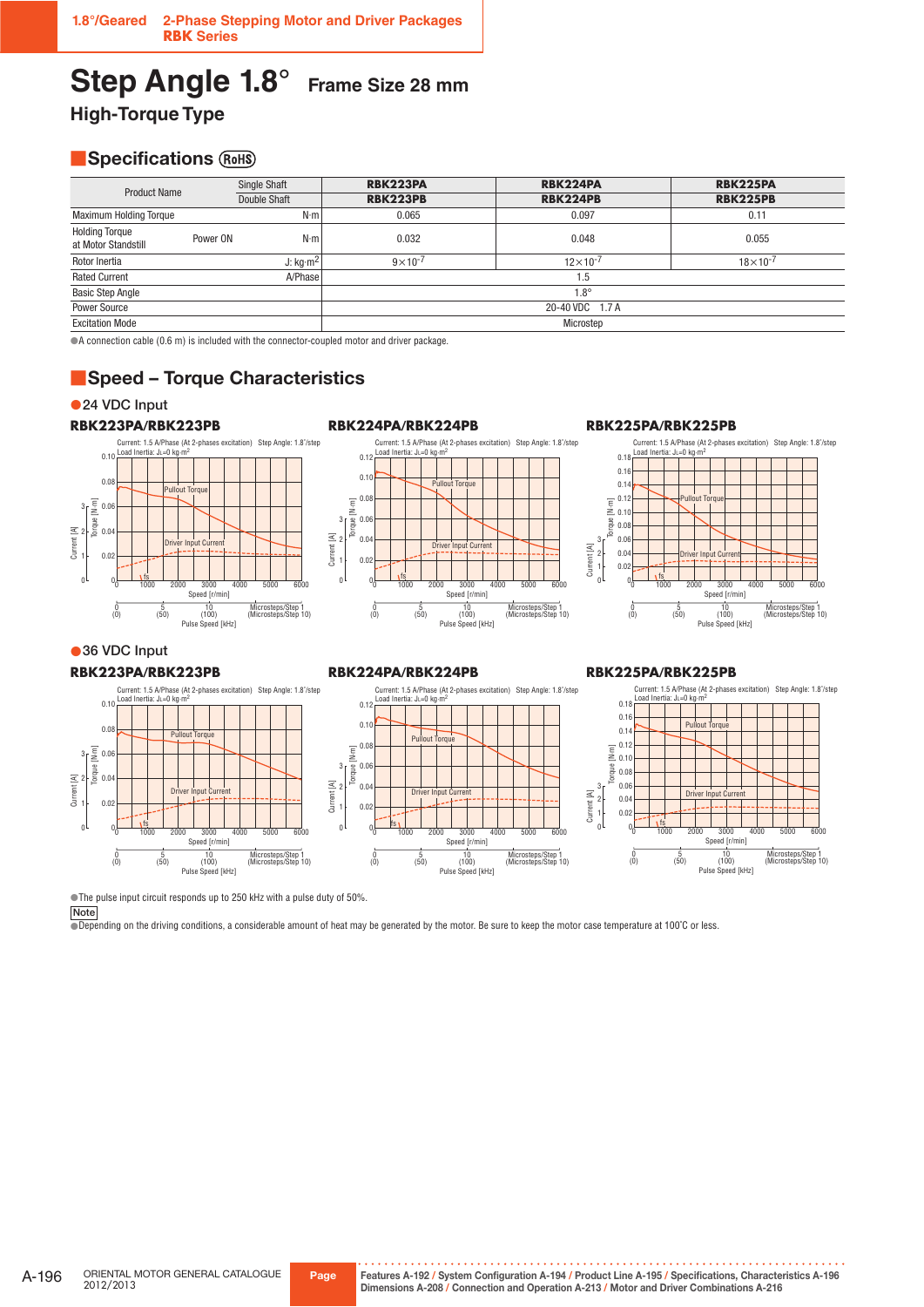# **Step Angle 1.8° Frame Size 35 mm**

**High-Torque Type**

# **B** Specifications (ROHS)

| <b>Product Name</b>                          | <b>Single Shaft</b> |                 | <b>RBK233PA</b>   | <b>RBK235PA</b>     |
|----------------------------------------------|---------------------|-----------------|-------------------|---------------------|
|                                              |                     | Double Shaft    | <b>RBK233PB</b>   | <b>RBK235PB</b>     |
| <b>Maximum Holding Torque</b>                |                     | $N \cdot m$     | 0.2               | 0.37                |
| <b>Holding Torque</b><br>at Motor Standstill | Power ON            | $N \cdot m$     | 0.1               | 0.185               |
| Rotor Inertia                                |                     | J: $kg·m2$      | $24\times10^{-7}$ | $50 \times 10^{-7}$ |
| A/Phase<br><b>Rated Current</b>              |                     | 5.،             |                   |                     |
| <b>Basic Step Angle</b>                      |                     |                 | $1.8^\circ$       |                     |
| Power Source                                 |                     | 20-40 VDC 1.7 A |                   |                     |
| <b>Excitation Mode</b>                       |                     | Microstep       |                   |                     |

●A connection cable (0.6 m) is included with the connector-coupled motor and driver package.

# ■**Speed – Torque Characteristics**

# ●**24 VDC Input**



● 36 VDC Input

# **RBK233PA/RBK233PB**



●The pulse input circuit responds up to 250 kHz with a pulse duty of 50%.

**Note**

●Depending on the driving conditions, a considerable amount of heat may be generated by the motor. Be sure to keep the motor case temperature at 100℃ or less.



# **RBK235PA/RBK235PB**



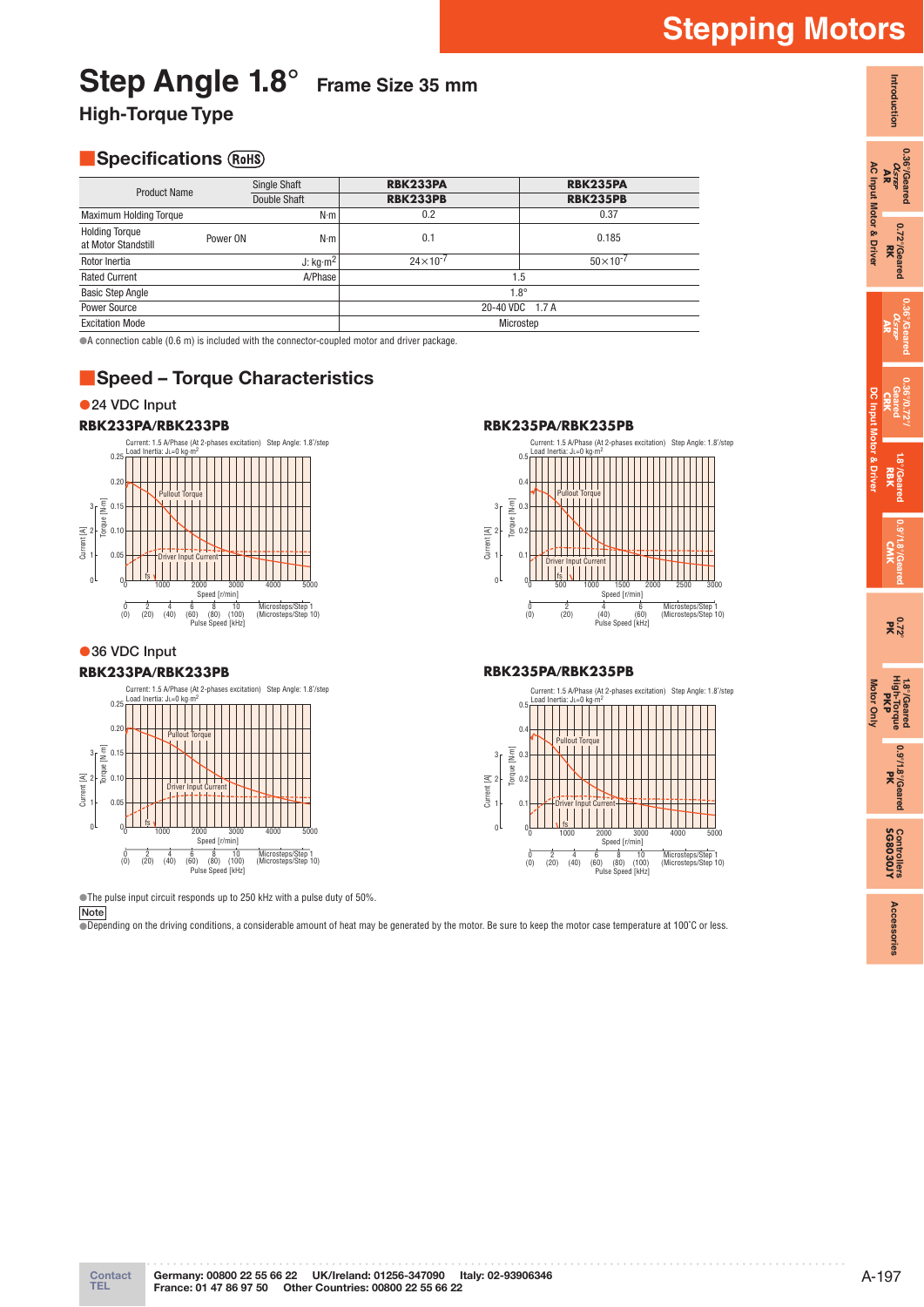# **Step Angle 1.8° Frame Size 42 mm**

**High-Torque Type**

# **B** Specifications (ROHS)

| <b>Product Name</b>                          | Single Shaft |                 | <b>RBK244PA</b>     | <b>RBK246PA</b>    |  |
|----------------------------------------------|--------------|-----------------|---------------------|--------------------|--|
|                                              | Double Shaft |                 | <b>RBK244PB</b>     | <b>RBK246PB</b>    |  |
| <b>Maximum Holding Torque</b>                |              | $N \cdot m$     | 0.48                | 0.93               |  |
| <b>Holding Torque</b><br>at Motor Standstill | Power ON     | $N \cdot m$     | 0.24                | 0.46               |  |
| Rotor Inertia                                |              | J: $kq·m2$      | $57 \times 10^{-7}$ | $114\times10^{-7}$ |  |
| <b>Rated Current</b>                         |              | A/Phase         | 1.5                 |                    |  |
| <b>Basic Step Angle</b>                      |              |                 | $1.8^\circ$         |                    |  |
| <b>Power Source</b>                          |              | 20-40 VDC 1.7 A |                     |                    |  |
| <b>Excitation Mode</b>                       |              |                 |                     | Microstep          |  |

●A connection cable (0.6 m) is included with the connector-coupled motor and driver package.

# ■**Speed – Torque Characteristics**

### ●**24 VDC Input**



●**36 VDC Input** 

#### **RBK244PA/RBK244PB**



**RBK244PA/RBK244PB RBK246PA/RBK246PB**



### **RBK246PA/RBK246PB**



●The pulse input circuit responds up to 250 kHz with a pulse duty of 50%.

**Note**

●Depending on the driving conditions, a considerable amount of heat may be generated by the motor. Be sure to keep the motor case temperature at 100˚C or less.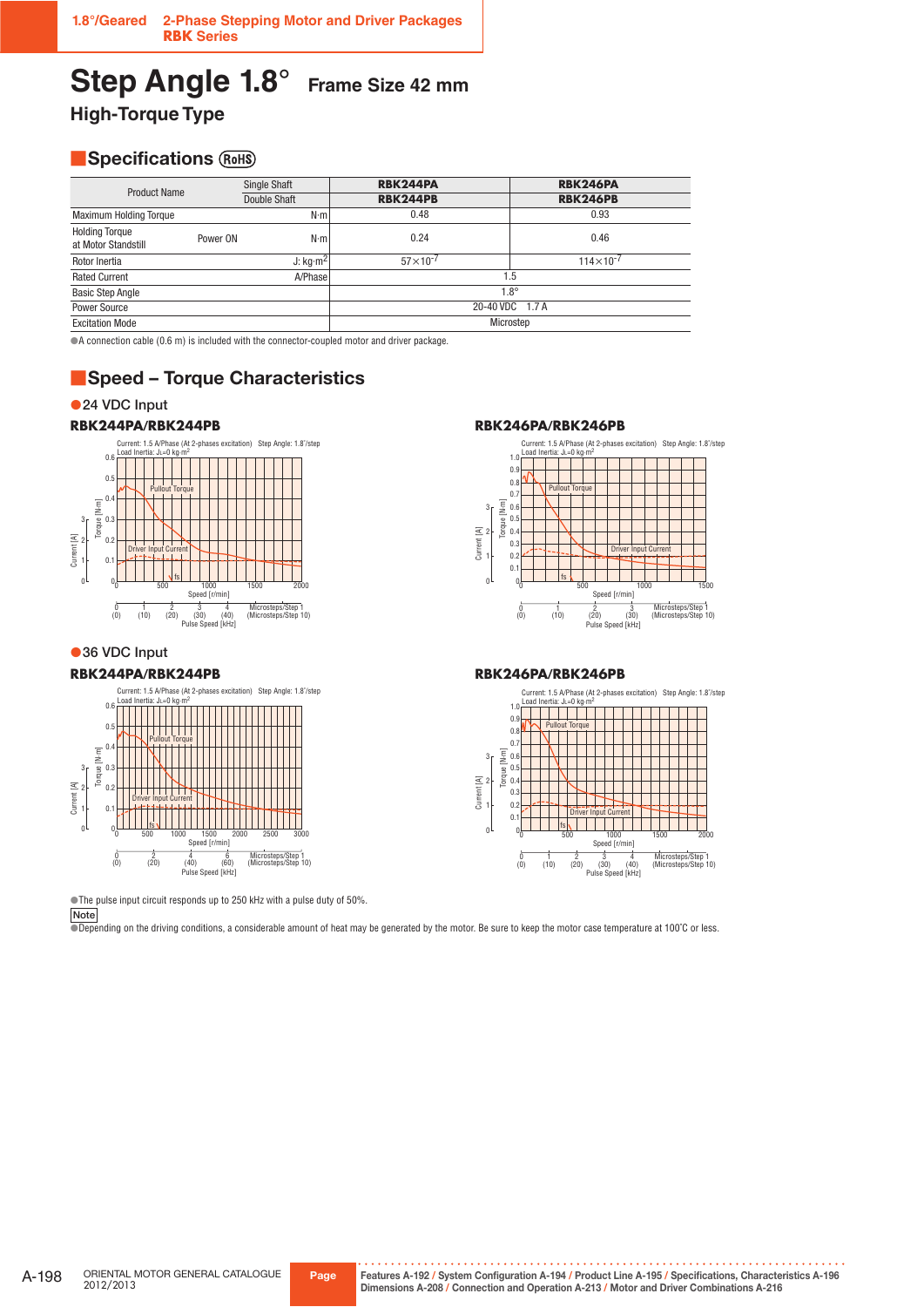**Introduction**

Introduction

**0.36°/Geared**  $\alpha_{\scriptscriptstyle \!X\!I\!I\!I\!I\!I\!I\!I\!I\!I} \over \mathbf{AR}$ 

> **0.72°/Geared** 0.72°/Geared<br>RK

**0.36°/Geared AR**

**0.36°/0.72°/ Geared CRK**

> **1.8°/Geared** 1.8<sup>7</sup>Gear<br>RBK

**DC Input Motor & Driver**

**0.9°/1.8°/Geared CMK**

**0.72° PK**

**1.8°/Geared High-Torque** 1.8<sup>0</sup>/Geared<br>High-Torque<br>**PKP** 

**Motor Only**

Motor Only

**0.9°/1.8°/Geared** 0.9<sup>2</sup>/1.8<sup>2</sup>/Geared

**SG8030JY Controllers**

Controllers<br>**SG8030JY** 

**Accessories**

Accessories

# **Step Angle 1.8° Frame Size 56.4 mm**

**High-Torque Type**

# **B** Specifications (ROHS)

| $\blacksquare$                               |                     |              |                    |                    |                    |  |  |
|----------------------------------------------|---------------------|--------------|--------------------|--------------------|--------------------|--|--|
| <b>Product Name</b>                          | <b>Single Shaft</b> |              | RBK264PA           | <b>RBK266PA</b>    | <b>RBK268PA</b>    |  |  |
|                                              |                     | Double Shaft | <b>RBK264PB</b>    | <b>RBK266PB</b>    | <b>RBK268PB</b>    |  |  |
| <b>Maximum Holding Torque</b>                |                     | $N \cdot m$  | 0.6                | 1.4                | 2.3                |  |  |
| <b>Holding Torque</b><br>at Motor Standstill | Power ON            | $N \cdot m$  | 0.3                | 0.7                | 1.15               |  |  |
| Rotor Inertia                                |                     | J: $kg·m2$   | $120\times10^{-7}$ | $290\times10^{-7}$ | $490\times10^{-7}$ |  |  |
| <b>Rated Current</b>                         |                     | A/Phase      |                    | 2.8                |                    |  |  |
| <b>Basic Step Angle</b>                      |                     |              | $1.8^\circ$        |                    |                    |  |  |
| Power Source                                 |                     |              |                    | 20-40 VDC 3.7 A    |                    |  |  |
| <b>Excitation Mode</b>                       |                     |              |                    | Microstep          |                    |  |  |

●A connection cable (0.6 m) is included with the connector-coupled motor and driver package.

# ■**Speed – Torque Characteristics**

●**24 VDC Input** 

**36 VDC Input**



#### Current: 4.2 A/Phase (At 2-phases excitation) Step Angle: 1.8°/step Load Inertia: JL=0 kg∙m<sup>2</sup> 1.4 1.2 Pullout Torque 1.0  $[1, 0]$ Torque [N·m]  $\mathbf{0}$  $12 \int_{\frac{\pi}{2}}^{\frac{\pi}{2}}$  $\overline{0}$ . Current [A]  $\theta$ . 8 Driver Input Current 4 0.2 fs 0  $0$  500 1000 1500  $\mathfrak{g}$ 1000 2000 Speed [r/min] 2500  $\frac{0}{(0)}$ 2 (0) (20) <sup>4</sup>  $^{4}_{(40)}$ Microsteps/Step 1 (Microsteps/Step 10) Pulse Speed [kHz]

Current: 4.2 A/Phase (At 2-phases excitation) Step Angle: 1.8°/step<br>Load Inertia: J∟=0 kg⋅m<sup>2</sup>

2500

6 (60) <sup>8</sup>

Speed [r/min]

Pulse Speed [kHz]

3000 3500

(80) Microsteps/Step 1 (Microsteps/Step 10)

# **RBK268PA/RBK268PB**



#### Current: 2.8 A/Phase (At 2-phases excitation) Step Angle: 1.8˚/step<br>Load Inertia: J∟=0 kg⋅m<sup>2</sup> 0.8 **IIIIIIIIIIIIIII** 0.7 0.6 Pullout Torque N-m Torque [N·m]  $\theta$ . T ent 0.4 0.3 6 - 호



# **RBK264PA/RBK264PB RBK266PA/RBK266PB**

 $0<sup>1</sup>$  500 1000 1500

fs

 $^{4}_{(40)}$ 

Pullout Torque

1000 2000

Driver Input Current

2 (0) (20) <sup>4</sup>

# **RBK268PA/RBK268PB**



●The pulse input circuit responds up to 250 kHz with a pulse duty of 50%.

**Note**

Current [A]<br>Current 4<br>O

4 2  $\overline{0}$ 0.1

●Depending on the driving conditions, a considerable amount of heat may be generated by the motor. Be sure to keep the motor case temperature at 100˚C or less.

 $\frac{0}{(0)}$ 

 $\overline{0}$ 

 $\overline{0}$  $\overline{0}$ .

0.2

0.8

1.0

1.2

1.4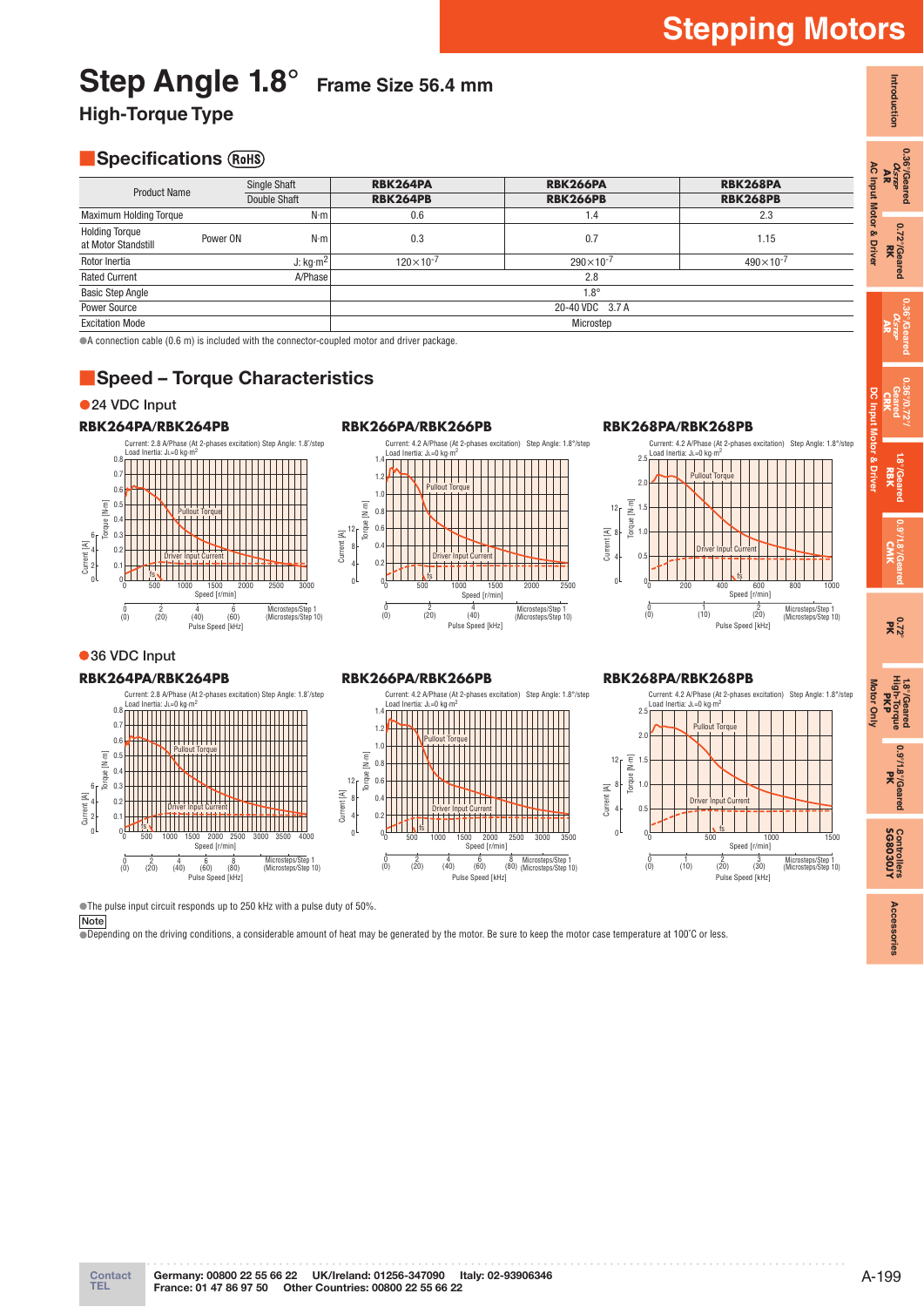# **Step Angle 1.8° Frame Size 56.4 mm Standard Type**

# **B** Specifications (ROHS)

| <b>Product Name</b>                          | <b>Single Shaft</b> |              | <b>RBK264A</b>     | <b>RBK266A</b>     | <b>RBK268A</b>     |
|----------------------------------------------|---------------------|--------------|--------------------|--------------------|--------------------|
|                                              |                     | Double Shaft | <b>RBK264B</b>     | <b>RBK266B</b>     | <b>RBK268B</b>     |
| <b>Maximum Holding Torque</b>                |                     | $N \cdot m$  | 0.48               | 1.17               | 1.75               |
| <b>Holding Torque</b><br>at Motor Standstill | Power ON            | $N \cdot m$  | 0.24               | 0.58               | 0.87               |
| Rotor Inertia                                |                     | J: $kg·m2$   | $120\times10^{-7}$ | $300\times10^{-7}$ | $480\times10^{-7}$ |
| <b>Rated Current</b>                         |                     | A/Phase      |                    | 4.2                |                    |
| <b>Basic Step Angle</b>                      |                     |              |                    | $1.8^\circ$        |                    |
| Power Source                                 |                     |              |                    | 20-75 VDC 4.9 A    |                    |
| <b>Excitation Mode</b>                       |                     |              |                    | Microstep          |                    |



# ●**24 VDC Input**





●**48 VDC Input** 

**RBK264A/RBK264B**



●**75 VDC Input** 

**RBK264A/RBK264B**





#### **RBK268A/RBK268B**



Current: 4.2 A/Phase (At 2-phases excitation) Step Angle: 1.8˚/step Load Inertia: JL=0 kg·m<sup>2</sup> 1.2 1.0 Pullout Torque 0.8 Torque [N·m] 6 0.6 orque Current [A] 4 0.4 Driver Input Current  $\overline{0}$ 2 fs 0  $\mathbf 0$ 



Microsteps/Step 1 (Microsteps/Step 10)



**RBK268A/RBK268B**

Load Inertia: JL=0 kg·m2

2.0 1.8 1.6 1.4 1.2 1.0 0.8



Current: 4.2 A/Phase (At 2-phases excitation) Step Angle: 1.8˚/step

Pullout Torque

#### **RBK266A/RBK266B**

 $\frac{4}{(40)}$ 

 $\begin{matrix} 0 \\ 0 \end{matrix}$ 

**RBK266A/RBK266B**



Pulse Speed [kHz]

 $<sup>8</sup><sub>(80)</sub>$ </sup>

### **RBK268A/RBK268B**



●The pulse input circuit responds up to 250 kHz with a pulse duty of 50%.

**Note**

●Depending on the driving conditions, a considerable amount of heat may be generated by the motor. Be sure to keep the motor case temperature at 100℃ or less.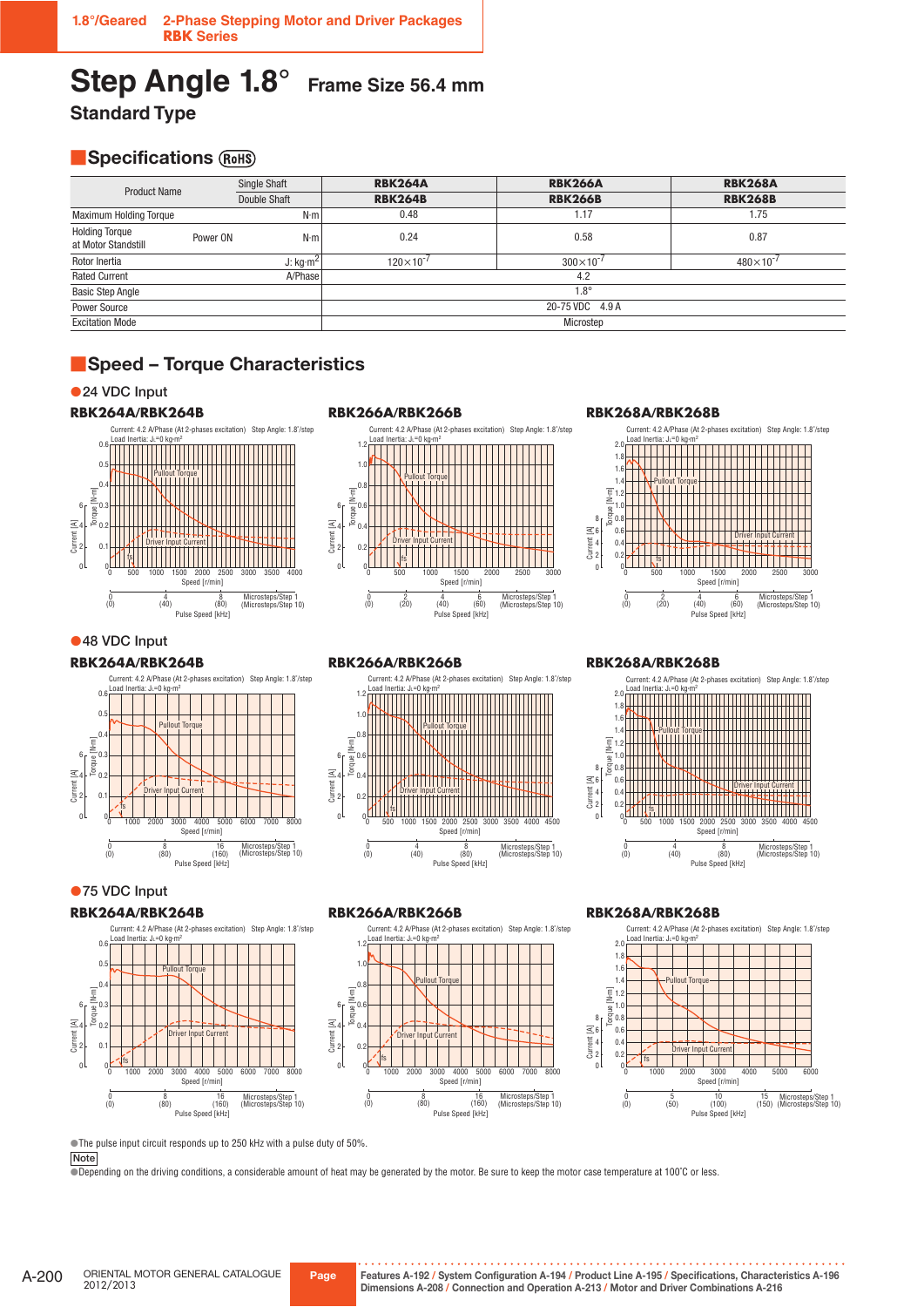# **Contact** A-201 **TEL France: 01 47 86 97 50 Other Countries: 00800 22 55 66 22 Germany: 00800 22 55 66 22 UK/Ireland: 01256-347090 Italy: 02-93906346**

# **Step Angle 1.8° Frame Size 85 mm**

**Standard Type** 

# **B** Specifications (ROHS)

| <b>Product Name</b>                          |          | <b>Single Shaft</b> | <b>RBK296A</b>      | <b>RBK299A</b>      | <b>RBK2913A</b>     |  |
|----------------------------------------------|----------|---------------------|---------------------|---------------------|---------------------|--|
|                                              |          | Double Shaft        | <b>RBK296B</b>      | <b>RBK299B</b>      | <b>RBK2913B</b>     |  |
| <b>Maximum Holding Torque</b>                |          | N·m                 | 2.2                 | 4.4                 | 6.6                 |  |
| <b>Holding Torque</b><br>at Motor Standstill | Power ON | N·m                 | 1.1                 | 2.2                 | 3.3                 |  |
| Rotor Inertia                                |          | J: $kg·m2$          | $1400\times10^{-7}$ | $2700\times10^{-7}$ | $4000\times10^{-7}$ |  |
| <b>Rated Current</b>                         |          | A/Phase             |                     | 4.5                 |                     |  |
| <b>Basic Step Angle</b>                      |          |                     |                     | $1.8^\circ$         |                     |  |
| Power Source                                 |          |                     |                     | 20-75 VDC 5.2 A     |                     |  |
| <b>Excitation Mode</b>                       |          |                     |                     | Microstep           |                     |  |

# ■**Speed – Torque Characteristics**

# ●**24 VDC Input**



# **RBK299A/RBK299B**



### **RBK2913A/RBK2913B**



# ●**48 VDC Input**

### **RBK296A/RBK296B**



# ●**75 VDC Input**

#### **RBK296A/RBK296B**



# **RBK299A/RBK299B**

 $\begin{matrix} 0 \\ 0 \end{matrix}$ 

0

Torque [N·m]

Current [A] 0

10 5

**RBK299A/RBK299B**

Load Inertia: JL=0 kg·m<sup>2</sup>

Driver Input Current fs

Pullout Torque



Pulse Speed [kHz]

0 1000 2000 3000 Speed [r/min] 500 1500 2500

Microsteps/Step 1 (Microsteps/Step 10)

Current: 4.5 A/Phase (At 2-phases excitation) Step Angle: 1.8˚/step

 $\frac{4}{(40)}$ 

# **RBK2913A/RBK2913B**

 $\begin{matrix} 0 \\ 0 \end{matrix}$ 

 $\mathfrak{c}$ 

Torque [N·m]

oral

 $15<sub>5</sub>$ 

5

Load Inertia: JL=0 kg

Driver Input Current fs

Pullout Torque



 $\frac{2}{(20)}$ 

●The pulse input circuit responds up to 250 kHz with a pulse duty of 50%.

**Note**

●Depending on the driving conditions, a considerable amount of heat may be generated by the motor. Be sure to keep the motor case temperature at 100℃ or less.

# **Stepping Motors**

**Introduction**

Introduction

**0.36°/Geared**  $\alpha_{\scriptscriptstyle \!X\!I\!I\!I\!I\!I\!I\!I\!I\!I} \over \mathbf{AR}}$ 

**0.72°/Geared**

**0.36°/Geared**

**0.36°/0.72°/ Geared**

**1.8°/Geared**

**0.9°/1.8°/Geared**

**1.8°/Geared High-Torque**

**0.9°/1.8°/Geared**

**Controllers**

**Accessories**

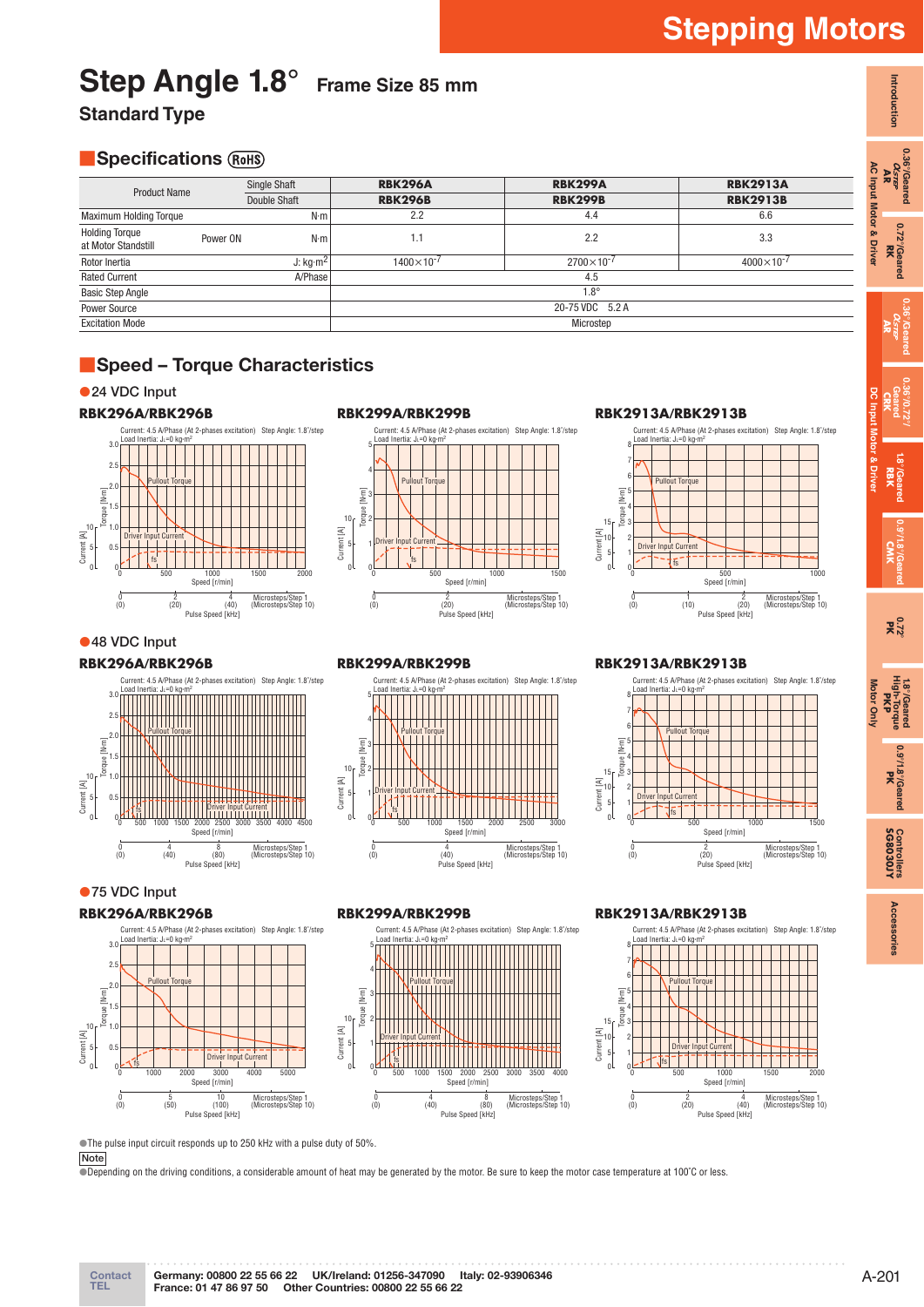# **Step Angle 1.8° Frame Size 56.4 mm**

**Terminal Box Type** 

# **B** Specifications (ROHS)

 $c$ **H**<sub>us</sub>  $C \in$ 

| <b>Product Name</b>                          |          | <b>Single Shaft</b> | <b>RBK264T</b>            | <b>RBK266T</b>     | <b>RBK268T</b>     |  |
|----------------------------------------------|----------|---------------------|---------------------------|--------------------|--------------------|--|
| <b>Maximum Holding Torque</b>                |          | N·m                 | 0.48                      | 1.17               | 1.75               |  |
| <b>Holding Torque</b><br>at Motor Standstill | Power ON | $N \cdot m$         | 0.24                      | 0.58               | 0.87               |  |
| Rotor Inertia                                |          | $J:$ kg $m2$        | $120\times10^{-7}$        | $300\times10^{-7}$ | $480\times10^{-7}$ |  |
| <b>Rated Current</b>                         |          | A/Phase             |                           | 4.2                |                    |  |
| <b>Basic Step Angle</b>                      |          |                     |                           | $1.8^\circ$        |                    |  |
| <b>Power Source</b>                          |          |                     |                           | 20-75 VDC 4.9 A    |                    |  |
| <b>Excitation Mode</b>                       |          |                     | Microstep                 |                    |                    |  |
| Degree of Protection                         |          |                     | Motor: IP65* Driver: IP20 |                    |                    |  |

✽Excluding the gap between the shaft and the flange.

# ■**Speed – Torque Characteristics**

# ●**24 VDC Input**







# ●**48 VDC Input**

#### **RBK264T**



# **RBK266T**



# **RBK268T**



# ●**75 VDC Input**

#### **RBK264T**





### **RBK268T**



●The pulse input circuit responds up to 250 kHz with a pulse duty of 50%.

#### **Note**

**Depending on the driving conditions, a considerable amount of heat may be generated by the motor. Be sure to keep the motor case temperature at 100°C or less.** [Under 75˚C is required to comply with UL or CSA Standards as the motor is recognized as thermal class 105 (A).]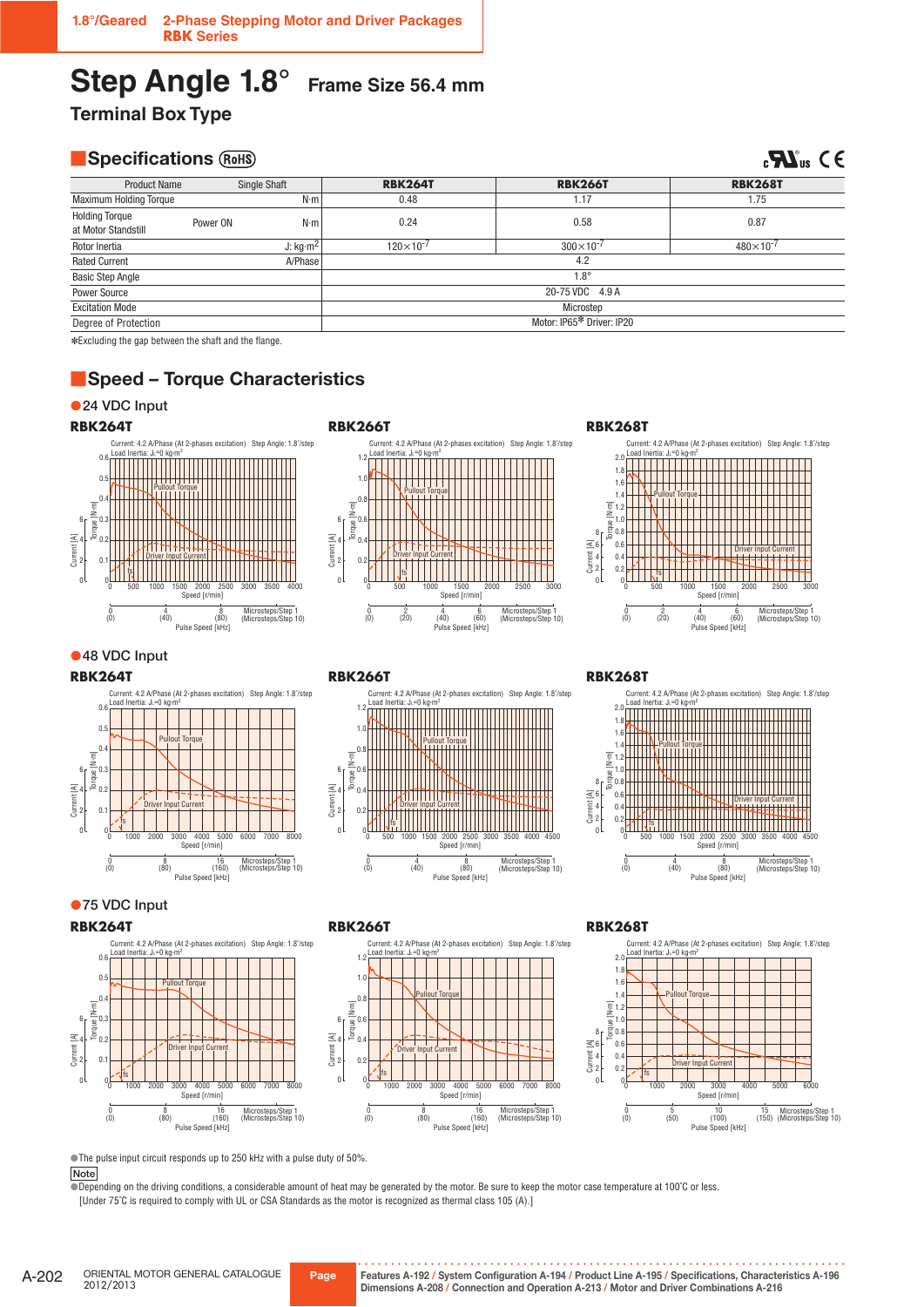**Introduction**

Introduction

**0.36°/Geared** 0.36°/Geared<br>*AR<br>AR* 

**0.72°/Geared** 0.72°/Geared<br>**RK** 

**AC Input Motor & Driver**

**AC Input Motor & Driv** 

**0.36°/Geared AR**

**0.36°/0.72°/ Geared CRK**

**1.8°/Geared** 1.8<sup>°</sup>/Geared<br>**RBK** 

**DC Input Motor & Driver**

**0.9°/1.8°/Geared CMK**

**0.72° PK**

**1.8°/Geared High-Torque** 1.8<sup>0</sup>/Geared<br>High-Torque<br>**PKP** 

**Motor Only**

Motor Only

**0.9°/1.8°/Geared** 0.9<sup>2</sup>/1.8<sup>2</sup>/Geared

# Step Angle 1.8° Frame Size 85 mm

**Terminal Box Type** 

# **B** Specifications (ROHS)

| <b>Specifications (RoHS)</b><br>$_{c}$ $\boldsymbol{\mathcal{H}}$ <sub>us</sub> $\in$ $\in$ |          |              |                     |                           |                     |
|---------------------------------------------------------------------------------------------|----------|--------------|---------------------|---------------------------|---------------------|
| <b>Product Name</b>                                                                         |          | Single Shaft | <b>RBK296T</b>      | <b>RBK299T</b>            | <b>RBK2913T</b>     |
| <b>Maximum Holding Torque</b>                                                               |          | $N \cdot m$  | 2.2                 | 4.4                       | 6.6                 |
| <b>Holding Torque</b><br>at Motor Standstill                                                | Power ON | $N \cdot m$  | 1.1                 | 2.2                       | 3.3                 |
| Rotor Inertia                                                                               |          | J: $kg·m2$   | $1400\times10^{-7}$ | $2700\times10^{-7}$       | $4000\times10^{-7}$ |
| <b>Rated Current</b>                                                                        |          | A/Phase      |                     | 4.5                       |                     |
| <b>Basic Step Angle</b>                                                                     |          |              |                     | $1.8^\circ$               |                     |
| <b>Power Source</b>                                                                         |          |              |                     | 20-75 VDC 5.2 A           |                     |
| <b>Excitation Mode</b>                                                                      |          |              |                     | Microstep                 |                     |
| Degree of Protection                                                                        |          |              |                     | Motor: IP65* Driver: IP20 |                     |

✽Excluding the gap between the shaft and the flange.

# ■**Speed – Torque Characteristics**

# ●**24 VDC Input**





# **RBK2913T**



# ●**48 VDC Input**

#### **RBK296T**



# **RBK299T**



# **RBK2913T**



### ●**75 VDC Input**

#### **RBK296T**





# **RBK2913T**



●The pulse input circuit responds up to 250 kHz with a pulse duty of 50%.

# **Note**

●Depending on the driving conditions, a considerable amount of heat may be generated by the motor. Be sure to keep the motor case temperature at 100˚C or less. [Under 75˚C is required to comply with UL or CSA Standards as the motor is recognized as thermal class 105 (A).]

Controllers<br>**SG8030JY SG8030JY Controllers** Accessories **Accessories**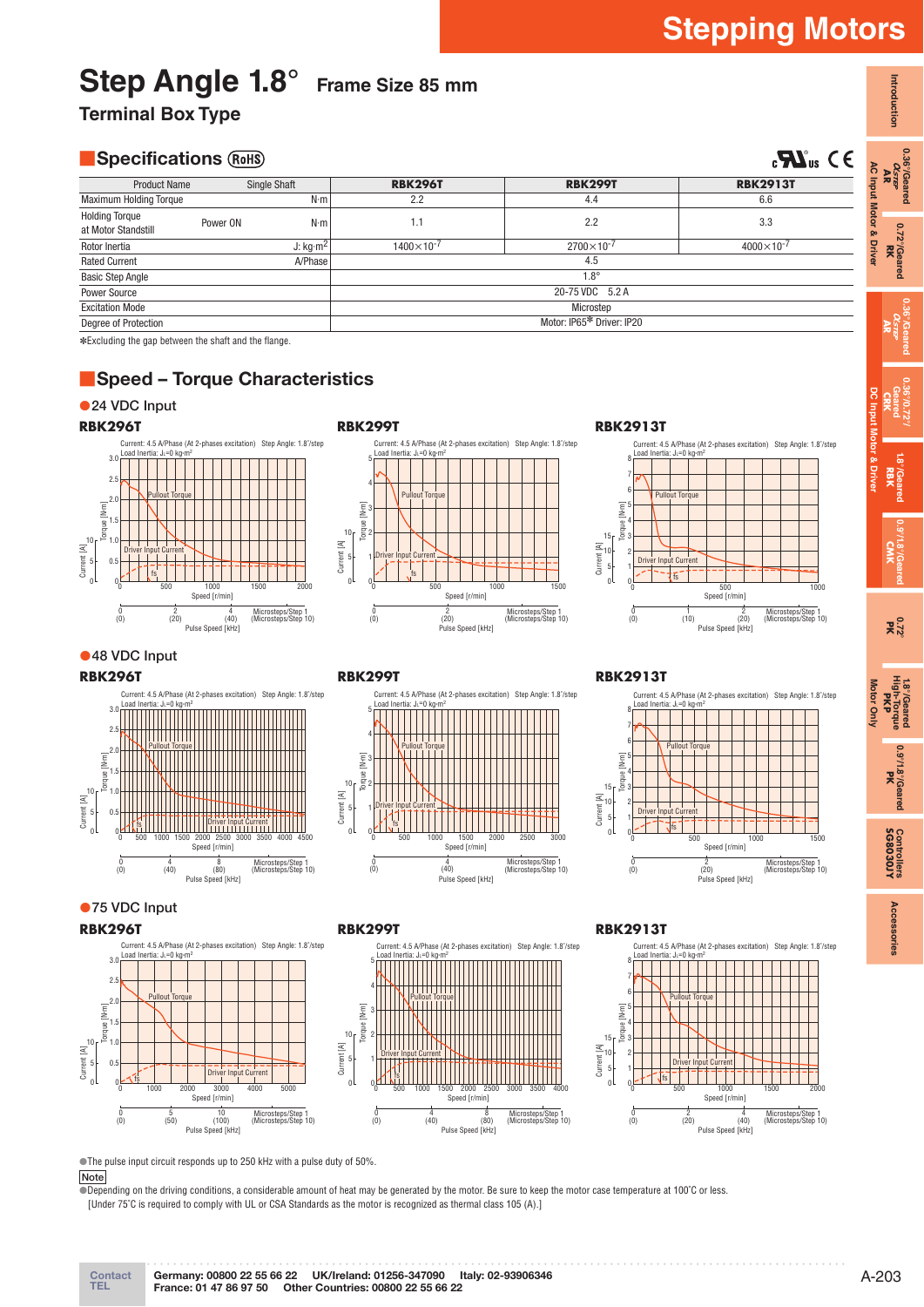# **PS** Geared Type Frame Size 28 mm

# **B** Specifications  $(RoHS)$

| <b>Product Name</b>                          |          | <b>Single Shaft</b> | <b>RBK223PA-PS5</b> | <b>RBK223PA-PS10</b> |  |
|----------------------------------------------|----------|---------------------|---------------------|----------------------|--|
|                                              |          | Double Shaft        | <b>RBK223PB-PS5</b> | <b>RBK223PB-PS10</b> |  |
| <b>Maximum Holding Torque</b>                |          | $N \cdot m$         | 0.3                 | 0.5                  |  |
| Rotor Inertia                                |          | J: $kg·m^2$         | $9 \times 10^{-7}$  |                      |  |
| <b>Rated Current</b>                         |          | <b>A/Phase</b>      |                     | 1.5                  |  |
| <b>Basic Step Angle</b>                      |          |                     | $0.36^\circ$        | $0.18^\circ$         |  |
| Gear Ratio                                   |          |                     | 5                   | 10                   |  |
| Permissible Torque                           |          | $N \cdot m$         | 0.3                 | 0.5                  |  |
| <b>Maximum Torque</b>                        |          | $N \cdot m$         | 0.5                 | 0.5                  |  |
| <b>Holding Torque</b><br>at Motor Standstill | Power ON | $N \cdot m$         | 0.3                 | 0.5                  |  |
| Backlash<br>arc min (degrees)                |          | 35 (0.58)           |                     |                      |  |
| Permissible Speed Range                      |          | r/min               | $0 - 600$           | $0 - 300$            |  |
| <b>Power Source</b>                          |          |                     | 20-40 VDC<br>1.7A   |                      |  |
| <b>Excitation Mode</b>                       |          |                     | Microstep           |                      |  |

●A connection Cable (0.6 m) is included with the connector-coupled motor and driver package.

**Note**

●Direction of rotation of the motor shaft and that of the gear output shaft are the same.

# ■**Speed – Torque Characteristics**

### ●**24 VDC Input**

# **RBK223PA-PS5/RBK223PB-PS5**



# ●**36 VDC Input**

### **RBK223PA-PS5/RBK223PB-PS5**



●The pulse input circuit responds up to 250 kHz with a pulse duty of 50%.

**Note**

●Depending on the driving conditions, a considerable amount of heat may be generated by the motor. Be sure to keep the motor case temperature at 100˚C or less.

### **RBK223PA-PS10/RBK223PB-PS10**



#### **RBK223PA-PS10/RBK223PB-PS10**

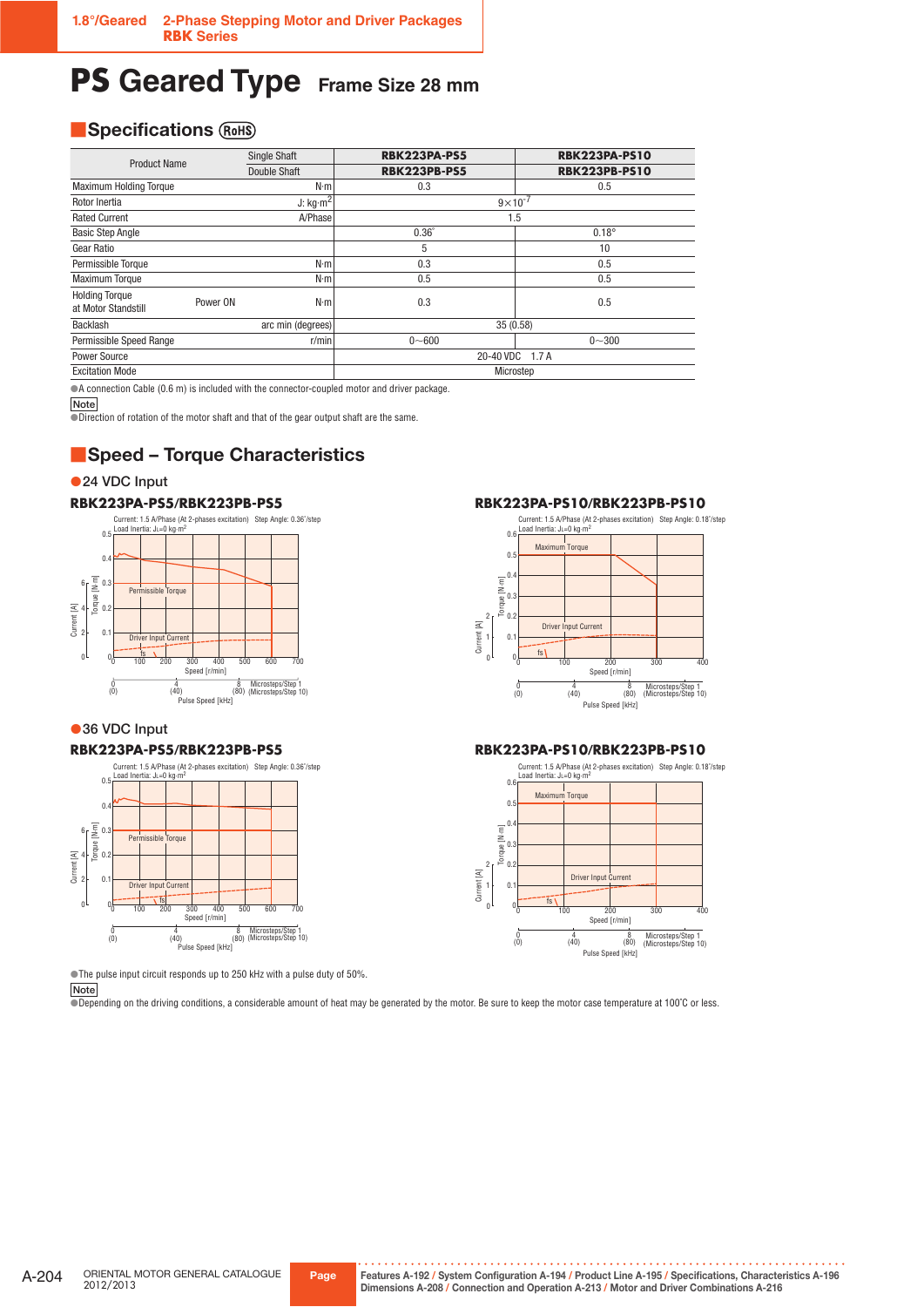**Introduction**

Introduction

**0.36°/Geared** 0.36°/Geared<br>*Asree*<br>**AR** 

> **0.72°/Geared** 0.72°/Geared<br>RK

**0.36°/Geared AR**

**0.36°/0.72°/ Geared CRK**

**1.8°/Geared** 1.8°/Geared<br>**RBK** 

**DC Input Motor & Driver**

**0.9°/1.8°/Geared CMK**

**0.72° PK**

**1.8°/Geared**

# **PL** Geared Type Frame Size 42 mm

# **B** Specifications  $(\overline{R_0HS})$

| <b>Product Name</b>                          | <b>Single Shaft</b>           | <b>RBK244PA-P5</b> | <b>RBK244PA-P10</b> | <b>RBK244PA-P36</b> |
|----------------------------------------------|-------------------------------|--------------------|---------------------|---------------------|
|                                              | Double Shaft                  | <b>RBK244PB-P5</b> | <b>RBK244PB-P10</b> | <b>RBK244PB-P36</b> |
| <b>Maximum Holding Torque</b>                | $N \cdot m$                   |                    | 1.5                 | 3                   |
| Rotor Inertia                                | J: $\text{kg}\cdot\text{m}^2$ |                    | $57 \times 10^{-7}$ |                     |
| <b>Rated Current</b>                         | A/Phase                       |                    | 1.5                 |                     |
| <b>Basic Step Angle</b>                      |                               | $0.36^\circ$       | $0.18^\circ$        | $0.05^\circ$        |
| Gear Ratio                                   |                               | 5                  | 10                  | 36                  |
| Permissible Torque                           | $N \cdot m$                   |                    | 1.5                 | 3                   |
| <b>Holding Torque</b><br>at Motor Standstill | Power ON<br>$N \cdot m$       | 0.7                | 1.5                 | 3                   |
| Backlash                                     | arc min (degrees)             |                    | 35(0.58)            |                     |
| Permissible Speed Range                      | r/min                         | $0 - 360$          | $0 - 180$           | $0 - 50$            |
| Power Source                                 |                               |                    | 20-40 VDC 1.7 A     |                     |
| <b>Excitation Mode</b>                       |                               |                    | Microstep           |                     |

●A connection cable (0.6 m) is included with the connector-coupled motor and driver package.

**Note**

Direction of rotation of the motor shaft and that of the gear output shaft are the same.

# ■**Speed – Torque Characteristics**

●**24 VDC Input** 



**RBK244PA-P10/RBK244PB-P10**



# **RBK244PA-P36/RBK244PB-P36**







0.9'/1.8'/Geared **0.9°/1.8°/Geared** Controllers<br>**SG8030JY SG8030JY Controllers** Accessories **Accessories**

●**36 VDC Input RBK244PA-P5/RBK244PB-P5**

#### **RBK244PA-P10/RBK244PB-P10**

Current: 1.5 A/Phase (At 2-phases excitation) Step Angle: 0.18˚/step

# **RBK244PA-P36/RBK244PB-P36**

Current: 1.5 A/Phase (At 2-phases excitation) Step Angle: 0.36˚/step Current: 1.5 A/Phase (At 2-phases excitation) Step Angle: 0.05˚/step Load Inertia: J∟=0 kg· Load Inertia: J∟=0 k Load Inertia: J∟=0 kg⋅r  $2.0$  $2.0$ 4 ا<br>Permissible Torque Permissible Torque 1.5 1.5 6 6 6 3 Torque [N-m] Torque [N-m] Torque [N∙m] Torque [N-m] Torque [N∙m] Torque [N∙m] To<sub>r</sub> 1.0 4 Current [A] 4 1.0 4 2 Current [A]<br>2<br>2 Current [A]<br>Current e  $\overline{0}$  $\overline{0}$ 2 1 Driver Input Current Driver Input Current ver Input Current  $\overline{t}$ fs fs  $\overline{0}$ 0  $\mathbf 0$  $\mathfrak c$ 100 200 300 400 0 50 100 Speed [r/min] 150 200  $\mathfrak{c}$ 10 30 50 20 40 60 Speed [r/min] Speed [r/  $rac{3}{(30)}$  $rac{3}{(30)}$  $\frac{1}{(0)}$   $\frac{2}{(20)}$  $\frac{4}{(40)}$ 0 1 (0) (20) (10) <sup>3</sup> Microsteps/Step 1 (Microsteps/Step 10) 0 1 2 3<br>(0) (10) (20) (3) (40) Microsteps/Step 1 (Microsteps/Step 10) Microsteps/Step 1 (Microsteps/Step 10)  $(20)$  $(20)$  $\frac{4}{(40)}$  $(40)$ Pulse Speed [kHz] (0) (40) (20) Pulse Speed [kHz] Pulse Speed [kHz]

●The pulse input circuit responds up to 250 kHz with a pulse duty of 50%.

**Note**

●Depending on the driving conditions, a considerable amount of heat may be generated by the motor. Be sure to keep the motor case temperature at 100˚C or less.

**Contact**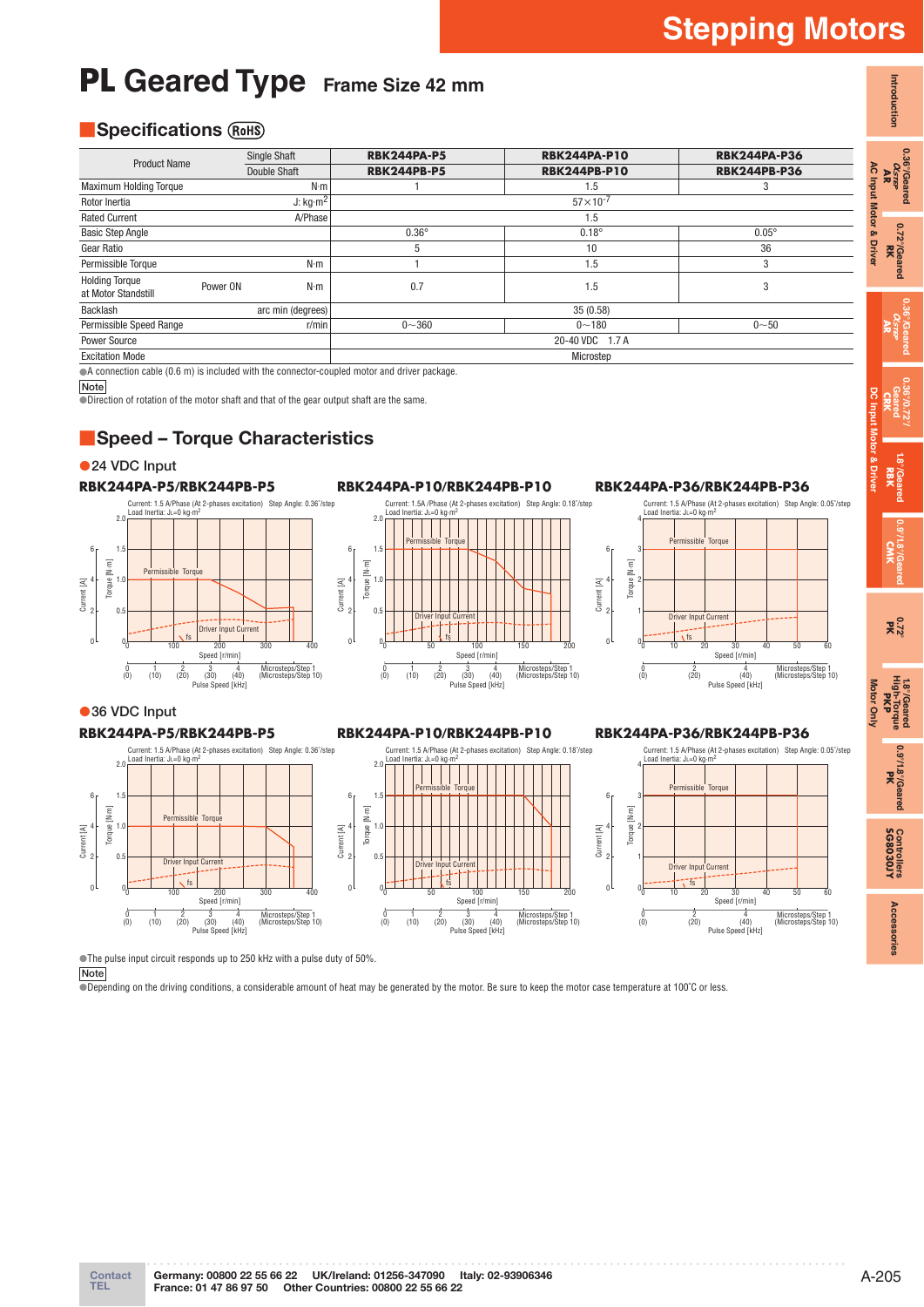# **PL Geared Type** Frame Size 60 mm

# **BISPECIFICATIONS** (ROHS)

| <b>Product Name</b>                          | <b>Single Shaft</b>           | <b>RBK266PA-P5</b> | <b>RBK266PA-P10</b>  | <b>RBK264PA-P36</b> |
|----------------------------------------------|-------------------------------|--------------------|----------------------|---------------------|
|                                              | <b>Double Shaft</b>           | <b>RBK266PB-P5</b> | <b>RBK266PB-P10</b>  | <b>RBK264PB-P36</b> |
| <b>Maximum Holding Torque</b>                | $N \cdot m$                   | 3.5                | 5                    | 8                   |
| Rotor Inertia                                | J: $\text{kg}\cdot\text{m}^2$ |                    | $290 \times 10^{-7}$ | $120\times10^{-7}$  |
| <b>Rated Current</b>                         | A/Phase                       |                    | 2.8                  |                     |
| <b>Basic Step Angle</b>                      |                               | $0.36^\circ$       | $0.18^\circ$         | $0.05^{\circ}$      |
| Gear Ratio                                   |                               | 5                  | 10                   | 36                  |
| Permissible Torque                           | $N \cdot m$                   | 3.5                | 5                    | 8                   |
| <b>Holding Torque</b><br>at Motor Standstill | $N \cdot m$<br>Power ON       | $\overline{2}$     | 4                    |                     |
| Backlash                                     | arc min (degrees)             |                    | 20(0.33)             |                     |
| Permissible Speed Range                      | r/min                         | $0 - 360$          | $0 - 180$            | $0 - 50$            |
| Power Source                                 |                               |                    | 20-40 VDC 3.7 A      |                     |
| <b>Excitation Mode</b>                       |                               |                    | Microstep            |                     |

●A connection cable (0.6 m) is included with the connector-coupled motor and driver package.

**Note**

●Direction of rotation of the motor shaft and that of the gear output shaft are the same.

# ■**Speed – Torque Characteristics**

●**24 VDC Input** 



# **RBK266PA-P10/RBK266PB-P10**



### **RBK264PA-P36/RBK264PB-P36**



# ●**36 VDC Input**

5

4

Torque [N∙m]

Torque [N-m]

Current [A]

0 2

6 4

0 1 2

0

# **RBK266PA-P5/RBK266PB-P5** Load Inertia: JL=0 kg∙m<sup>2</sup>

Permissible Torque

0 1 (0) (20) (10) <sup>3</sup>

fs

 $(20)$ 

#### **RBK266PA-P10/RBK266PB-P10**

#### nviilast<br>· I∟⊒∩ ke 6 ا کا گا کا کا ل Permissible Torque 5 4 Torque [N-m] Torque [N∙m] 6 3 Current [A]<br>2<br>2<br>2 4 2 Driver Input Current 1 fs 0  $\mathbf 0$ 0 50 100 150 200 Speed [r/min] 0 1 2 3<br>(0) (10) (20) (3)  $\frac{3}{(30)}$  $\frac{4}{(40)}$ Microsteps/Step 1 (Microsteps/Step 10)  $\frac{2}{(20)}$ Pulse Speed [kHz]

Current: 2.8 A/Phase (At 2-phases excitation) Step Angle: 0.18˚/step

#### **RBK264PA-P36/RBK264PB-P36**

Current: 2.8 A/Phase (At 2-phases excitation) Step Angle: 0.05˚/step



●The pulse input circuit responds up to 250 kHz with a pulse duty of 50%.

 $\frac{4}{(40)}$ 

Pulse Speed [kHz]

 $\frac{3}{(30)}$ 

Driver Input Current

 $\frac{1}{200}$ Speed [r/min]

Current: 2.8 A/Phase (At 2-phases excitation) Step Angle: 0.36<sup>\*</sup>/step<br>Load Inertia:  $\ln -0$  kg m<sup>2</sup>

 $\overline{300}$ 

Microsteps/Step 1 (Microsteps/Step 10)

**Note**

●Depending on the driving conditions, a considerable amount of heat may be generated by the motor. Be sure to keep the motor case temperature at 100℃ or less.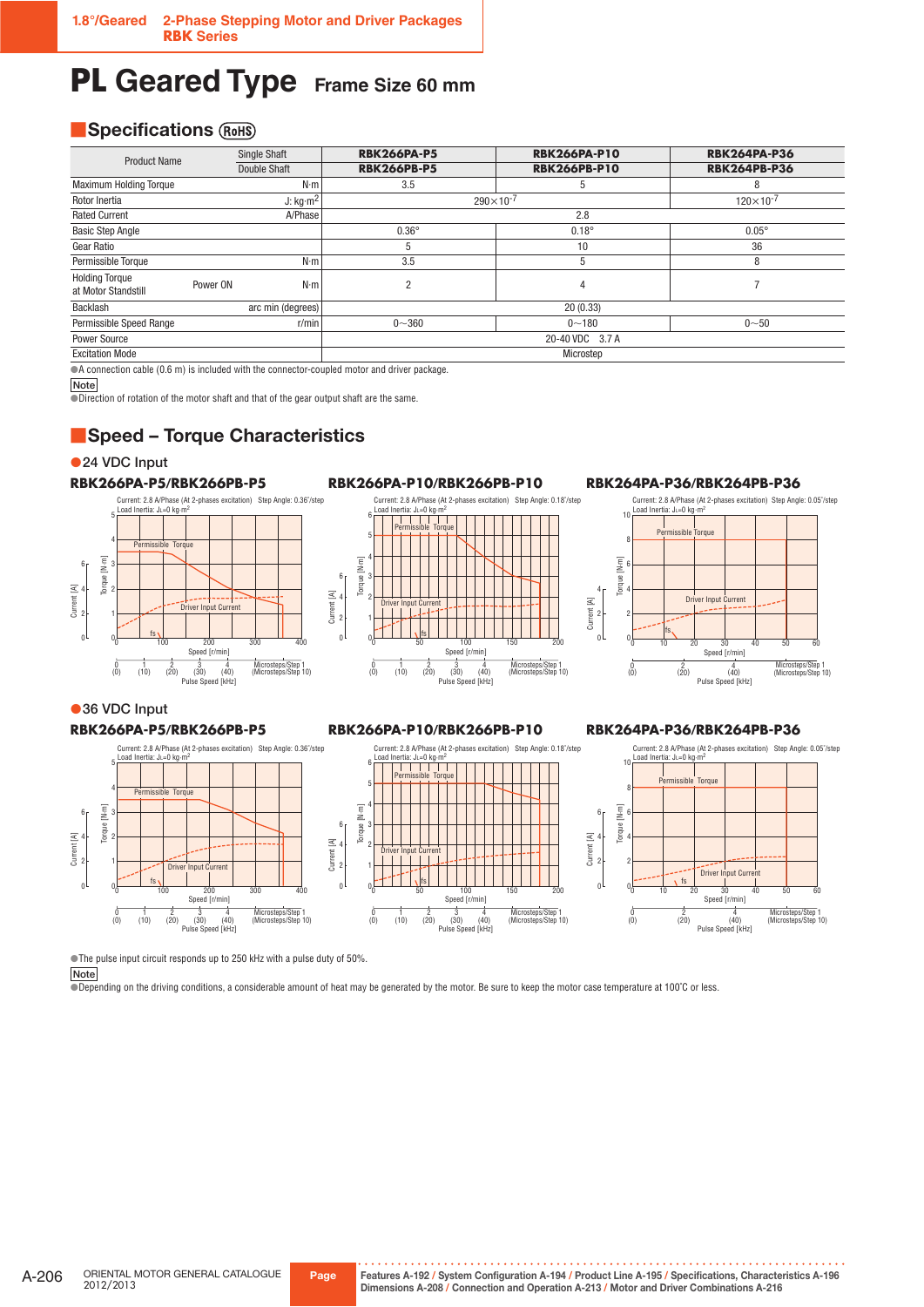**0.36°/Geared**

**0.36°/Geared**

 $\alpha_{\rm 36'Geared}$ 

**0.36°/0.72°/ Geared**

**0.9°/1.8°/Geared CMK**

**0.72° PK**

**1.8°/Geared High-Torque** 1.8<sup>0</sup>/Geared<br>High-Torque<br>**PKP** 

**Motor Only**

Motor Only

**0.9°/1.8°/Geared** 0.9'/1.8'/Geared

**SG8030JY Controllers**

Controllers<br>**SG8030JY** 

**Accessories**

Accessories

**Common to Each Type**

# ■**Driver Specifications**

|                       |                                  | <b>Common to Each Type</b>                                                                                                                                                                                                                                                                                                                                                                                                                                                                                                                                                                                                                                      |                       |  |
|-----------------------|----------------------------------|-----------------------------------------------------------------------------------------------------------------------------------------------------------------------------------------------------------------------------------------------------------------------------------------------------------------------------------------------------------------------------------------------------------------------------------------------------------------------------------------------------------------------------------------------------------------------------------------------------------------------------------------------------------------|-----------------------|--|
|                       | <b>Driver Specifications</b>     |                                                                                                                                                                                                                                                                                                                                                                                                                                                                                                                                                                                                                                                                 | Introduction          |  |
| Input<br>Signals      | Input Mode                       | Photocoupler Input<br>PLS signal, DIR signal: Input resistance 200 $\Omega$ , Input current 5~20 mA<br>Photocoupler ON: $+3$ ~5.25 V, Photocoupler OFF: $0$ ~+1 V<br>(Line driver input: $-5.25 \sim +1$ V) (Voltage between terminals)<br>PLS24 signal, DIR24 signal: Input resistance 2.7 k $\Omega$ , Input current 5~20 mA<br>Photocoupler ON: $+21.6{\sim}26.4$ V, Photocoupler OFF: $0{\sim}+1$ V<br>(Voltage between terminals)<br>All windings off signal, Step angle select signal: Input resistance $3 \text{ k}\Omega$ , Input current 20 mA or less<br>Photocoupler ON: $+4.5$ ~ 26.4 V Photocoupler OFF: $0 \sim +1$ V (Voltage between terminals) |                       |  |
|                       | <b>Pulse Signal</b>              | Operation command pulse signal, Negative logic pulse input<br>Pulse width: 2 $\mu$ s minimum (Line driver input: 1 $\mu$ s minimum), Pulse rise/fall: 1 $\mu$ s maximum, Pulse duty 50% and below<br>Motor moves one step when the pulse input is switched from photocoupler ON to OFF.<br>Maximum input pulse frequency: 250 kHz (Line driver input: 500 kHz) (When the pulse duty is 50%)                                                                                                                                                                                                                                                                     |                       |  |
|                       | <b>Rotation Direction Signal</b> | Rotation direction signal, Photocoupler ON: CW, Photocoupler OFF: CCW                                                                                                                                                                                                                                                                                                                                                                                                                                                                                                                                                                                           |                       |  |
|                       | All Windings Off Signal          | When in the "photocoupler ON" state, the output current to the motor is cut off and the motor shaft can be rotated manually.<br>When in the "photocoupler OFF" state, the current is supplied to the motor.                                                                                                                                                                                                                                                                                                                                                                                                                                                     |                       |  |
|                       | <b>Step Angle Select Signal</b>  | When in the "photocoupler ON" state, the motor operates with the basic step angle, regardless of the setting of the step angle setting switch.<br>When in the "photocoupler OFF" state, the motor operates with the step angle set with the step angle setting switch.                                                                                                                                                                                                                                                                                                                                                                                          |                       |  |
|                       | <b>Output Mode</b>               | Photocoupler, Open-collector output External use condition: 30 VDC maximum, 10 mA maximum                                                                                                                                                                                                                                                                                                                                                                                                                                                                                                                                                                       |                       |  |
|                       | <b>Current Cutback Signal</b>    | When the automatic current cutback function is activated, the output turns on. (Photocoupler: ON)                                                                                                                                                                                                                                                                                                                                                                                                                                                                                                                                                               |                       |  |
| Output                | Alarm Signal                     | When one of the driver's protective functions is activated, the output turns off. (Photocoupler: OFF)                                                                                                                                                                                                                                                                                                                                                                                                                                                                                                                                                           |                       |  |
| Signals               | <b>Excitation Timing Signal</b>  | The signal is output every time the excitation sequence returns to the initial stage "0." (Photocoupler: ON)<br>1.8°/step [Microsteps/step: 1 (Resolution: 200)]: Signal is output every 4 pulses.<br>0.45°/step [Microsteps/step: 4 (Resolution: 800)]: Signal is output every 16 pulses.                                                                                                                                                                                                                                                                                                                                                                      | put Motor<br>1.8°/Gea |  |
| Functions             |                                  | Third harmonic waveform correction, Smooth drive, Vibration suppression, Automatic current cutback, Step angle select, All windings off, Excitation timing                                                                                                                                                                                                                                                                                                                                                                                                                                                                                                      | Driver                |  |
| <b>Cooling Method</b> |                                  | Natural ventilation                                                                                                                                                                                                                                                                                                                                                                                                                                                                                                                                                                                                                                             |                       |  |

# ■**General Specifications**

|                                      | Item                       | Motor                                                                                                                                                                                                                                                                                                                                                                                                                                                                                                                                                                                                                                                                                                                            | <b>Driver</b>                         |  |
|--------------------------------------|----------------------------|----------------------------------------------------------------------------------------------------------------------------------------------------------------------------------------------------------------------------------------------------------------------------------------------------------------------------------------------------------------------------------------------------------------------------------------------------------------------------------------------------------------------------------------------------------------------------------------------------------------------------------------------------------------------------------------------------------------------------------|---------------------------------------|--|
| <b>Thermal Class</b>                 |                            | 130(B)<br>[Recognized as 105 (A) by UL/CSA Standards]                                                                                                                                                                                                                                                                                                                                                                                                                                                                                                                                                                                                                                                                            |                                       |  |
| <b>Insulation Resistance</b>         |                            | 100 M $\Omega$ or more when 500 VDC megger is applied between the windings and the case under<br>normal ambient temperature and humidity.                                                                                                                                                                                                                                                                                                                                                                                                                                                                                                                                                                                        |                                       |  |
| <b>Dielectric Strength</b>           |                            | Sufficient to withstand 1.0 kVAC at 50 Hz or 60 Hz applied between the windings and the case for<br>1 minute under normal ambient temperature and humidity. (1.5 kVAC for terminal box type motor)                                                                                                                                                                                                                                                                                                                                                                                                                                                                                                                               |                                       |  |
|                                      | <b>Ambient Temperature</b> | $-10$ ~ +50°C (non-freezing)                                                                                                                                                                                                                                                                                                                                                                                                                                                                                                                                                                                                                                                                                                     | $0 \sim +40^{\circ}$ C (non-freezing) |  |
| Operating                            | <b>Ambient Humidity</b>    | 85% or less (non-condensing)                                                                                                                                                                                                                                                                                                                                                                                                                                                                                                                                                                                                                                                                                                     |                                       |  |
| Environment                          | Atmosphere                 | Standard type motor: No corrosive gases, dust, water or oil<br>Terminal box type motor: No corrosive gases                                                                                                                                                                                                                                                                                                                                                                                                                                                                                                                                                                                                                       |                                       |  |
| <b>Temperature Rise</b>              |                            | Temperature rise of the windings is 80°C or less measured by the resistance change method.<br>(at rated current, at standstill, two phases energized)<br>When equipped with an aluminum heat sink shown below.<br>RBK22 $\Box$ : 115 $\times$ 115 mm, 5 mm thick<br>RBK24 $\Box$ : 175 $\times$ 175 mm. 5 mm thick<br>RBK26 $\Box$ : 250×250 mm, 10 mm thick<br>When using the RBK26 $\square$ T or the RBK29 $\square$ T as a UL or CSA recognized component, make<br>sure the temperature rise of the windings is $50^{\circ}$ C or less, by mounting the motor to a heat sink<br>(material: aluminum) of the following size.<br>RBK26 $T: 400 \times 400$ mm. 10 mm thick<br>RBK29 $\Box$ T: 200 $\times$ 200 mm, 10 mm thick |                                       |  |
| Stop Position Accuracy <sup>*1</sup> |                            | $\pm$ 3 arc minutes ( $\pm$ 0.05°)                                                                                                                                                                                                                                                                                                                                                                                                                                                                                                                                                                                                                                                                                               |                                       |  |
| <b>Shaft Runout</b>                  |                            | 0.05 mm T.I.R.*4                                                                                                                                                                                                                                                                                                                                                                                                                                                                                                                                                                                                                                                                                                                 |                                       |  |
| Radial Play* <sup>2</sup>            |                            | 0.025 mm maximum of 5 N                                                                                                                                                                                                                                                                                                                                                                                                                                                                                                                                                                                                                                                                                                          | $\equiv$                              |  |
| Axial Play*3                         |                            | 0.075 mm maximum of 10 N                                                                                                                                                                                                                                                                                                                                                                                                                                                                                                                                                                                                                                                                                                         | $\overline{\phantom{a}}$              |  |
| Concentricity                        |                            | 0.075 mm T.I.R.*4                                                                                                                                                                                                                                                                                                                                                                                                                                                                                                                                                                                                                                                                                                                | $\equiv$                              |  |
| Perpendicularity                     |                            | $0.075$ mm T.I.R. $*4$                                                                                                                                                                                                                                                                                                                                                                                                                                                                                                                                                                                                                                                                                                           |                                       |  |

✽1 This value is for full step under no load. (The value changes with the size of the load.)

✽2 Radial Play: Displacement in shaft position in the radial direction when a 5 N load is applied in the vertical direction to the tip of the motor's shaft.

✽3 Axial Play: Displacement in shaft position in the axial direction when a 10 N load is applied to the motor's shaft in the axial direction.

✽4 T.I.R. (Total Indicator Reading): The total dial gauge reading when the measurement section is rotated one revolution centered on the reference axis center.

#### **Note**

OD not measure insulation resistance or perform the dielectric strength test while the motor and driver are connected.

# **• Permissible Overhung Load and Permissible Thrust Load**

 $\rightarrow$  Page A-14

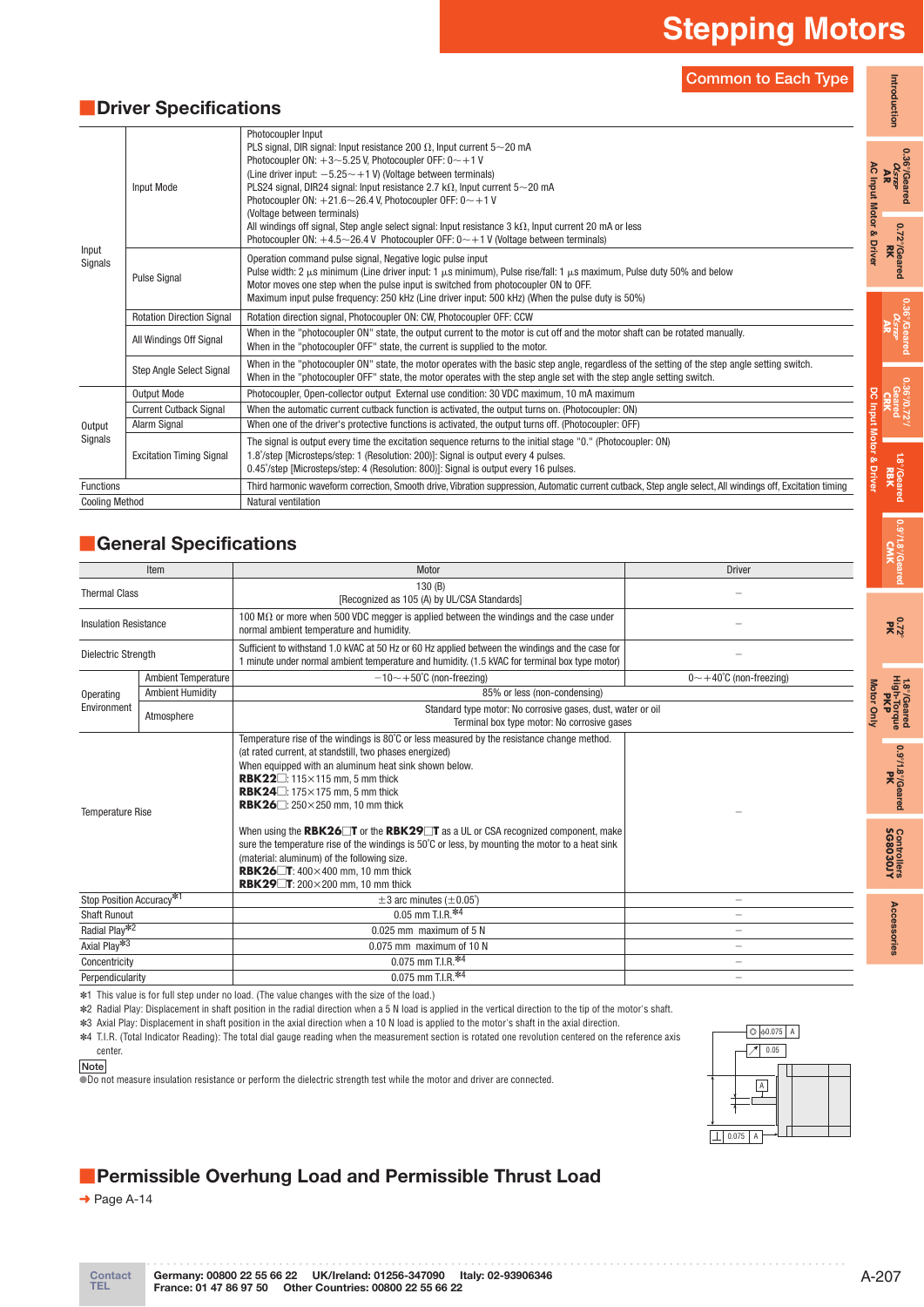# ■**Dimensions (Unit** <sup>=</sup> **mm)**

# ●**Motor**

#### ◇**Step Angle 1.8˚ High-Torque Type**

Frame Size 28 mm

| <b>Product Name</b> | <b>Motor Product Name</b> |      | L2   | Mass kg |
|---------------------|---------------------------|------|------|---------|
| RBK223PA            | PK223PDA                  | 32   |      | 0.11    |
| <b>RBK223PB</b>     | PK223PDB                  |      | 42   |         |
| RBK224PA            | PK224PDA                  |      |      | 0.14    |
| <b>RBK224PB</b>     | PK224PDB                  | 40   | 50   |         |
| <b>RBK225PA</b>     | PK225PDA                  | 51.5 |      | 02      |
| <b>RBK225PB</b>     | PK225PDB                  |      | 61.5 |         |

If you are purchasing a package, connection cable (0.6 m) is included.

UL Style 3265, AWG 24 (0.2 mm2)

If you are purchasing only a motor for maintenance purpose, etc., the connection cable and connector will not be supplied. They must be purchased separately.

 $\rightarrow$  Page A-356

●Applicable Connector for Motor:

Connector housing: 51065-0600 (Molex)

Contact: 50212-8100 (Molex)

Crimp tool: 57176-5000 (Molex)





 $\ast$ The length of machining on the double shaft model is 10 $\pm$ 0.25.

#### Frame Size 35 mm

| <b>Product Name</b> | <b>Motor Product Name</b><br>L2 |    | Mass kg                  |       |
|---------------------|---------------------------------|----|--------------------------|-------|
| RBK233PA            | PK233PDA                        | 37 | -                        | 0.18  |
| <b>RBK233PB</b>     | PK233PDB                        |    | 52                       |       |
| <b>RBK235PA</b>     | PK235PDA                        | 52 | $\overline{\phantom{a}}$ | 0.285 |
| <b>RBK235PB</b>     | PK235PDB                        |    | 67                       |       |

If you are purchasing a package, connection cable (0.6 m) is included.

UL Style 3265, AWG 24 (0.2 mm2)

If you are purchasing only a motor for maintenance purpose, etc., the connection cable and connector will not be supplied. They must be purchased separately.

 $\rightarrow$  Page A-356

●Applicable Connector for Motor:

Connector housing: 51103-0600 (Molex) Contact: 50351-8100 (Molex)

Crimp tool: 57295-5000 (Molex)



 $*$ The length of machining on the double shaft model is  $15\pm0.25$ .

#### Frame Size 42 mm

| <b>Product Name</b> | <b>Motor Product Name</b> |    | L2                       | Mass kg |
|---------------------|---------------------------|----|--------------------------|---------|
| RBK244PA            | PK244PDA                  | 39 | $\overline{\phantom{a}}$ | 0.3     |
| <b>RBK244PB</b>     | PK244PDB                  |    | 54                       |         |
| <b>RBK246PA</b>     | PK246PDA                  | 59 |                          | 0.5     |
| <b>RBK246PB</b>     | PK246PDB                  |    | 74                       |         |

If you are purchasing a package, connection cable (0.6 m) is included.

UL Style 3265, AWG 24 (0.2 mm2)

If you are purchasing only a motor for maintenance purpose, etc., the connection cable and connector will not be supplied. They must be purchased separately.

 $\rightarrow$  Page A-356

● Applicable Connector for Motor:

Connector housing: 51103-0600 (Molex) Contact: 50351-8100 (Molex)

Crimp tool: 57295-5000 (Molex)





 $*$ The length of machining on the double shaft model is  $15\pm0.25$ .

These dimensions are for the double shaft models. For the single shaft models, ignore the areas.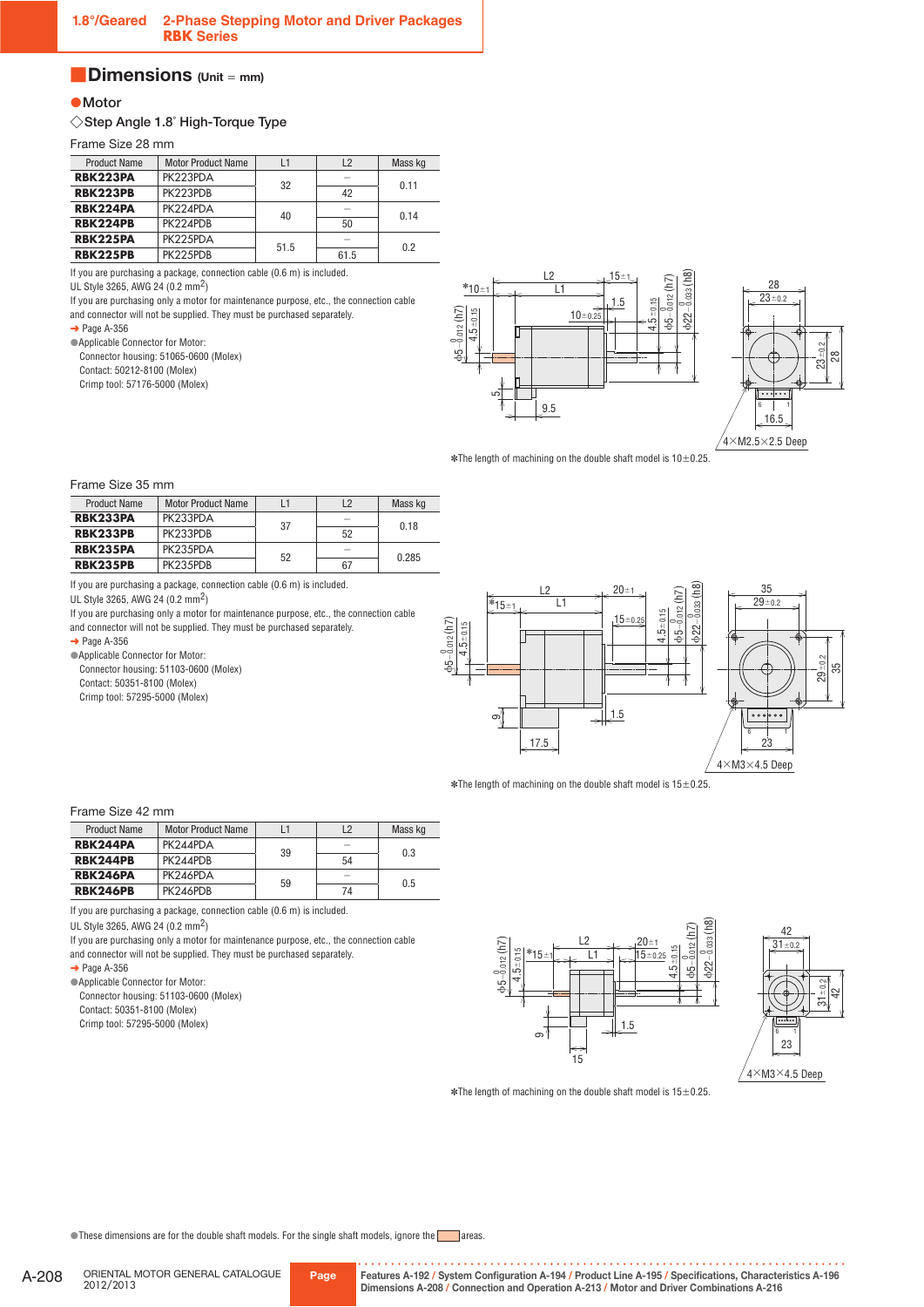Frame Size 56.4 mm

| <b>Product Name</b> | <b>Motor Product Name</b><br>L2<br>11 |    | Mass kg |      |
|---------------------|---------------------------------------|----|---------|------|
| RBK264PA            | PK264PD28A                            | 39 |         | 0.46 |
| <b>RBK264PB</b>     | PK264PD28B                            |    | 62      |      |
| <b>RBK266PA</b>     | <b>PK266PD28A</b>                     | 54 |         | 0.73 |
| <b>RBK266PB</b>     | <b>PK266PD28B</b>                     |    | 77      |      |
| <b>RBK268PA</b>     | PK268PD28A                            | 76 |         | 11   |
| <b>RBK268PB</b>     | <b>PK268PD28B</b>                     |    | 99      |      |

If you are purchasing a package, connection cable (0.6 m) is included.

UL Style 3265, AWG 24 (0.2 mm2)

If you are purchasing only a motor for maintenance purpose, etc., the connection cable and connector will not be supplied. They must be purchased separately.

 $\rightarrow$  Page A-356

●Applicable Connector for Motor

Connector housing: 51067-0600 (Molex) Contact: 50217-9101 (Molex)

Crimp tool: 57189-5000 (Molex)

57190-5000 (Molex)

### ◇**Step Angle 1.8˚ Standard Type**

#### Frame Size 56.4 mm

| <b>Product Name</b> | <b>Motor Product Name</b><br>L2<br>L1 |    | Mass kg |      |
|---------------------|---------------------------------------|----|---------|------|
| <b>RBK264A</b>      | PK264DA                               | 39 |         | 0.45 |
| <b>RBK264B</b>      | <b>PK264DB</b>                        |    | 55      |      |
| <b>RBK266A</b>      | <b>PK266DA</b>                        | 54 | -       | 0.7  |
| <b>RBK266B</b>      | <b>PK266DB</b>                        |    | 70      |      |
| <b>RBK268A</b>      | PK268DA                               | 76 |         | 1.0  |
| <b>RBK268B</b>      | <b>PK268DB</b>                        |    | 92      |      |

#### Frame Size 85 mm

| <b>Product Name</b> | <b>Motor Product Name</b> | L1  | L2                       | Mass kg |
|---------------------|---------------------------|-----|--------------------------|---------|
| <b>RBK296A</b>      | PK296DA                   | 66  | $\overline{\phantom{a}}$ | 17      |
| <b>RBK296B</b>      | <b>PK296DB</b>            |     | 100                      |         |
| <b>RBK299A</b>      | PK299DA                   | 96  |                          | 2.8     |
| <b>RBK299B</b>      | <b>PK299DB</b>            |     | 130                      |         |
| <b>RBK2913A</b>     | <b>PK2913DA</b>           | 126 | $\overline{\phantom{a}}$ | 3.8     |
| <b>RBK2913B</b>     | <b>PK2913DB</b>           |     | 160                      |         |





 $47.14 \pm 0.35$  $4\times$  $64.5$  Thru 47.14±0.35  $-0.35$ 56.4

UL Style 3265, AWG 22



**0.72° PK**

**1.8°/Geared High-Torque** 1.8°/Geared<br>High-Torque<br>**PKP** 

**Motor Only**

**Motor Only** 

**0.9°/1.8°/Geared**

**1.8°/Geared**

**DC Input Motor & Driver**

**Introduction**

Introduction

**0.36°/Geared**

**0.72°/Geared** 0.72°/Geared

**0.36°/Geared AR**

**0.36°/0.72°/ Geared CRK**



13±0.15

 $\text{d}$ 14 $-\frac{0}{0.018}$  (h7)



●These dimensions are for the double shaft models. For the single shaft models, ignore the areas.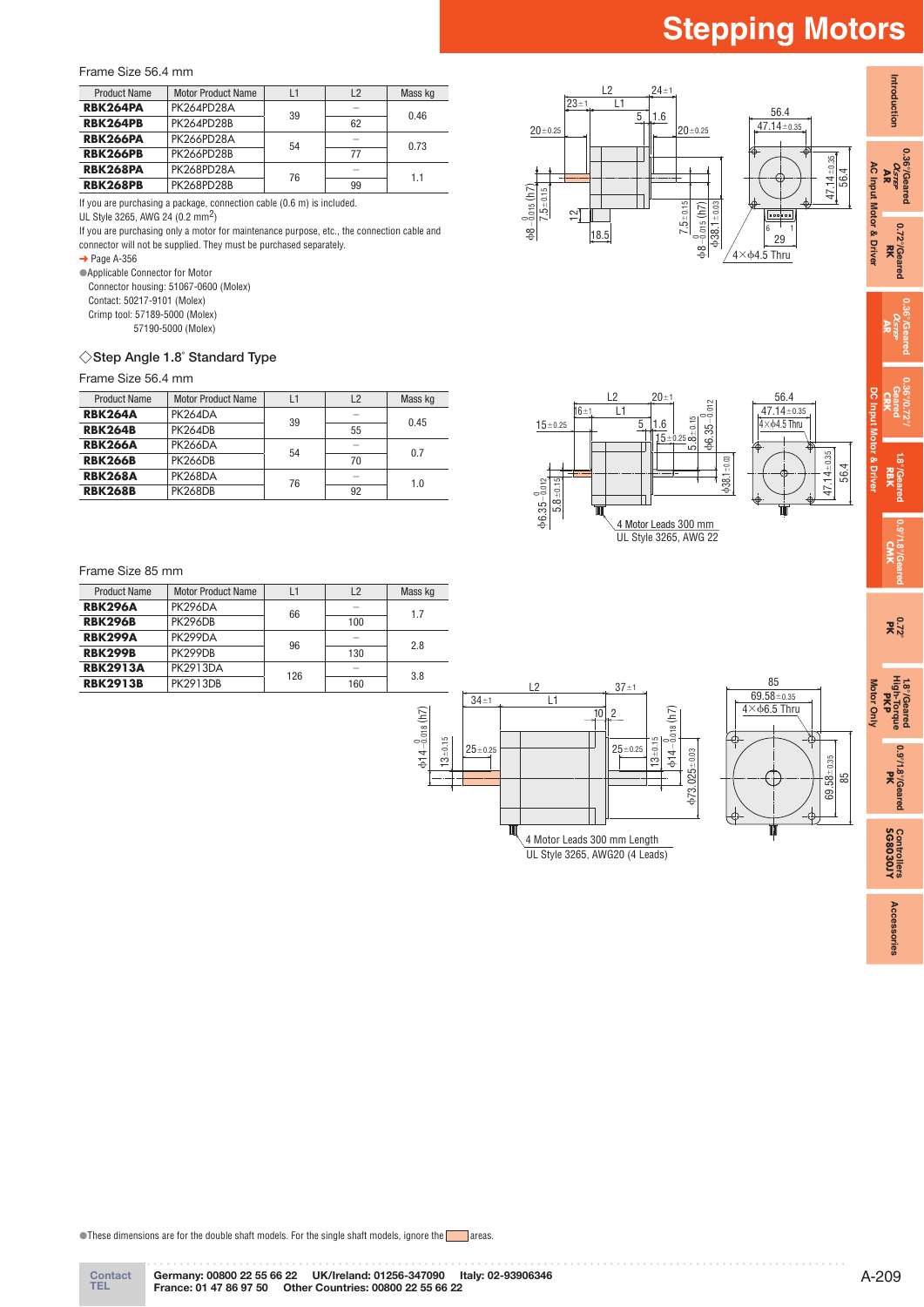### **1.8°/Geared 2-Phase Stepping Motor and Driver Packages RBK Series**

# ◇**Step Angle 1.8˚ Terminal Box Type**

Frame Size 56.4 mm

| <b>Product Name</b> | <b>Motor Product Name</b> |     | Mass kg |
|---------------------|---------------------------|-----|---------|
| <b>RBK264T</b>      | <b>PK264D1T</b>           | 83  | 0.6     |
| <b>RBK266T</b>      | <b>PK266D1T</b>           | 98  | 0.9     |
| <b>RBK268T</b>      | PK268D1T                  | 120 | 12      |
|                     |                           |     |         |



●Use cable (VCT) with a diameter of ϕ7∼ϕ13 mm. A connection cable is available as an accessory (sold separately). ➜ Page A-356

#### Frame Size 85 mm

| <b>Product Name</b> | <b>Motor Product Name</b> |     | Mass kg |
|---------------------|---------------------------|-----|---------|
| <b>RBK296T</b>      | PK296DT                   | 110 | 21      |
| <b>RBK299T</b>      | PK299DT                   | 140 | 3.2     |
| <b>RBK2913T</b>     | <b>PK2913DT</b>           | 170 | 4.3     |



●Use cable (VCT) with a diameter of ϕ7∼ϕ13 mm. A connection cable is available as an accessory (sold separately). ➜ Page A-356

# ◇**PS Geared Type**

Frame Size 28 mm

| <b>Product Name</b>  | <b>Motor Product Name</b> | Mass kg |
|----------------------|---------------------------|---------|
| <b>RBK223PA-PS5</b>  | PK223PDA-PS5              |         |
| <b>RBK223PB-PS5</b>  | PK223PDB-PS5              | 0.21    |
| <b>RBK223PA-PS10</b> | PK223PDA-PS10             |         |
| <b>RBK223PB-PS10</b> | PK223PDB-PS10             |         |

If you are purchasing a package, connection cable (0.6 m) is included.

UL Style 3265, AWG 24 (0.2 mm2)

If you are purchasing only a motor for maintenance purpose, etc., the connection cable

and connector will not be supplied. They must be purchased separately.

#### $\rightarrow$  Page A-356

●Applicable Connector for Motor: Connector housing: 51065-0600 (Molex)

Contact: 50212-8100 (Molex)

Crimp tool: 57176-5000 (Molex)





 $*$ The length of machining on the double shaft model is  $10\pm0.25$ .

●These dimensions are for the double shaft models. For the single shaft models, ignore the areas.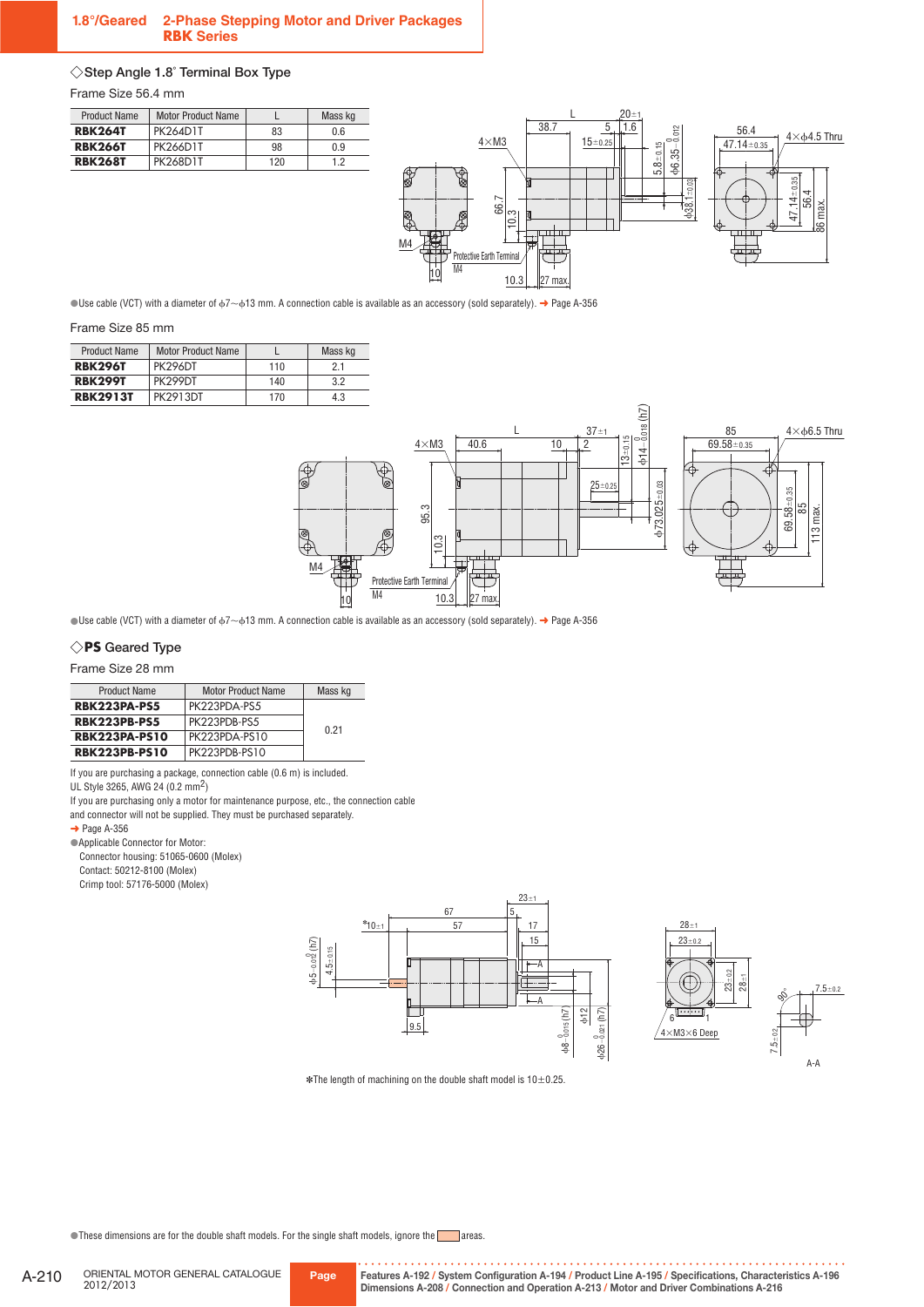**Introduction**

Introduction

**0.36°/Geared** 0.36°/Geared<br>*Asree*<br>**AR** 

> **0.72°/Geared** 0.72°/Geared<br>RK

**AC Input Motor & Driver**

AC Input Motor & Driver

**0.36°/Geared AR**

**0.36°/0.72°/ Geared CRK**

**1.8°/Geared** 1.8<sup>o</sup>/Geared<br>RBK

**DC Input Motor & Driver**

**0.9°/1.8°/Geared CMK**

**0.72° PK**

**1.8°/Geared High-Torque** 1.8<sup>0</sup>/Geared<br>High-Torque<br>**PKP** 

**Motor Only**

Motor Only

60±1

**0.9°/1.8°/Geared** 0.9'/1.8'/Geared

**SG8030JY Controllers**

Controllers<br>**SG8030JY** 

**Accessories**

Accessories

# ◇**PL Geared Type**

Frame Size 42 mm

| <b>Product Name</b>                                                    | <b>Motor Product Name</b> | 1    | L2   | Mass kg |
|------------------------------------------------------------------------|---------------------------|------|------|---------|
| <b>RBK244PA-P5</b>                                                     | PK244PDA-P5               |      |      |         |
| <b>RBK244PB-P5</b>                                                     | PK244PDB-P5               | 66.5 | 81.5 | 0.48    |
| <b>RBK244PA-P10</b>                                                    | PK244PDA-P10              |      |      |         |
| <b>RBK244PB-P10</b>                                                    | PK244PDB-P10              |      | 81.5 |         |
| <b>RBK244PA-P36</b>                                                    | PK244PDA-P36              | 90   |      | 0.6     |
| <b>RBK244PB-P36</b>                                                    | PK244PDB-P36              |      | 105  |         |
| If you are purchasing a package, connection cable (0.6 m) is included. |                           |      |      |         |

UL Style 3265, AWG 24 (0.2 mm2)

If you are purchasing only a motor for maintenance purpose, etc., the connection cable

and connector will not be supplied. They must be purchased separately.

 $\rightarrow$  Page A-356

●Applicable Connector for Motor:

Connector housing: 51103-0600 (Molex) Contact: 50351-8100 (Molex)

Crimp tool: 57295-5000 (Molex)

 $L1$  $L2$ ϕ5−0.012 (h7) 0  $b26-\frac{0}{0.021}$ ϕ8−0.015 (h7) 0  $42+1$  $28 + 1$  $*15+$  4.5±0.15 7±0.15 15 23 o. ϕ43.8<sup>±</sup>0.5 10 12  $42+1$  $4\times$ M4 $\times$ 8 Deep  $6 \frac{1}{100}$ 

 $*$ The length of machining on the double shaft model is  $15\pm0.25$ .

Frame Size 60 mm

| <b>Product Name</b> | <b>Motor Product Name</b> | L1 | L2  | Mass kg |
|---------------------|---------------------------|----|-----|---------|
| <b>RBK266PA-P5</b>  | PK266PDA-P5               |    |     |         |
| <b>RBK266PB-P5</b>  | PK266PDB-P5               | 89 | 112 | 1.23    |
| <b>RBK266PA-P10</b> | PK266PDA-P10              |    |     |         |
| <b>RBK266PB-P10</b> | PK266PDB-P10              |    | 112 |         |
| <b>RBK264PA-P36</b> | PK264PDA-P36              | 99 |     | 1.26    |
| <b>RBK264PB-P36</b> | PK264PDB-P36              |    | 122 |         |

If you are purchasing a package, connection cable (0.6 m) is included.

UL Style 3265, AWG 24 (0.2 mm2)

If you are purchasing only a motor for maintenance purpose, etc., the connection cable

and connector will not be supplied. They must be purchased separately.

 $\rightarrow$  Page A-356

● Applicable Connector for Motor:

Connector housing: 51067-0600 (Molex)

Contact: 50217-9101 (Molex)

Crimp tool: 57189-5000 (Molex)

57190-5000 (Molex)







A - A



Parallel Key (Included)

●These dimensions are for the double shaft models. For the single shaft models, ignore the areas.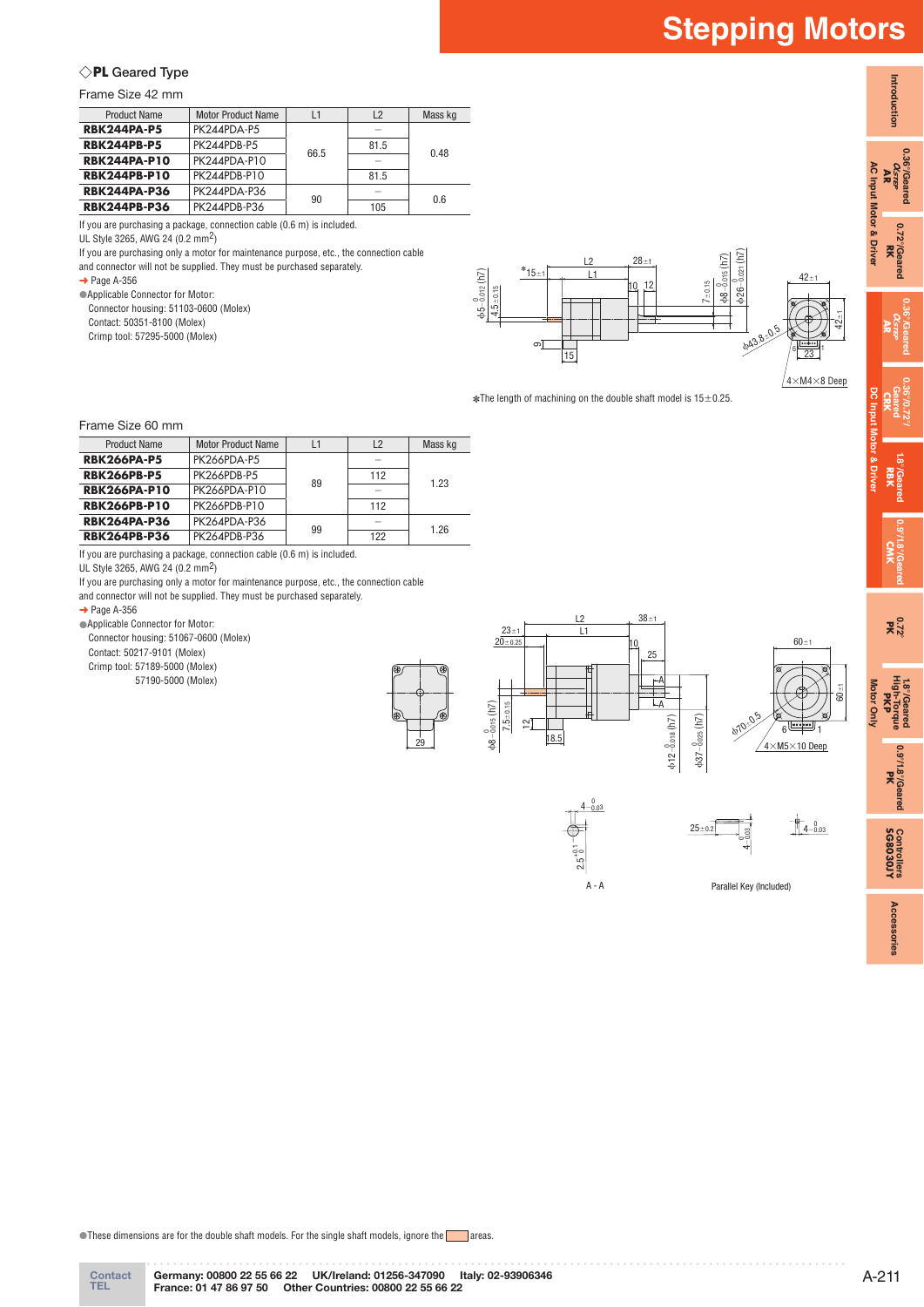# **1.8°/Geared 2-Phase Stepping Motor and Driver Packages RBK Series**

#### ●**Driver**

Driver Product Name: RBD215A-K RBD228A-K RBD242A-V RBD245A-V

Mass: 0.35 kg

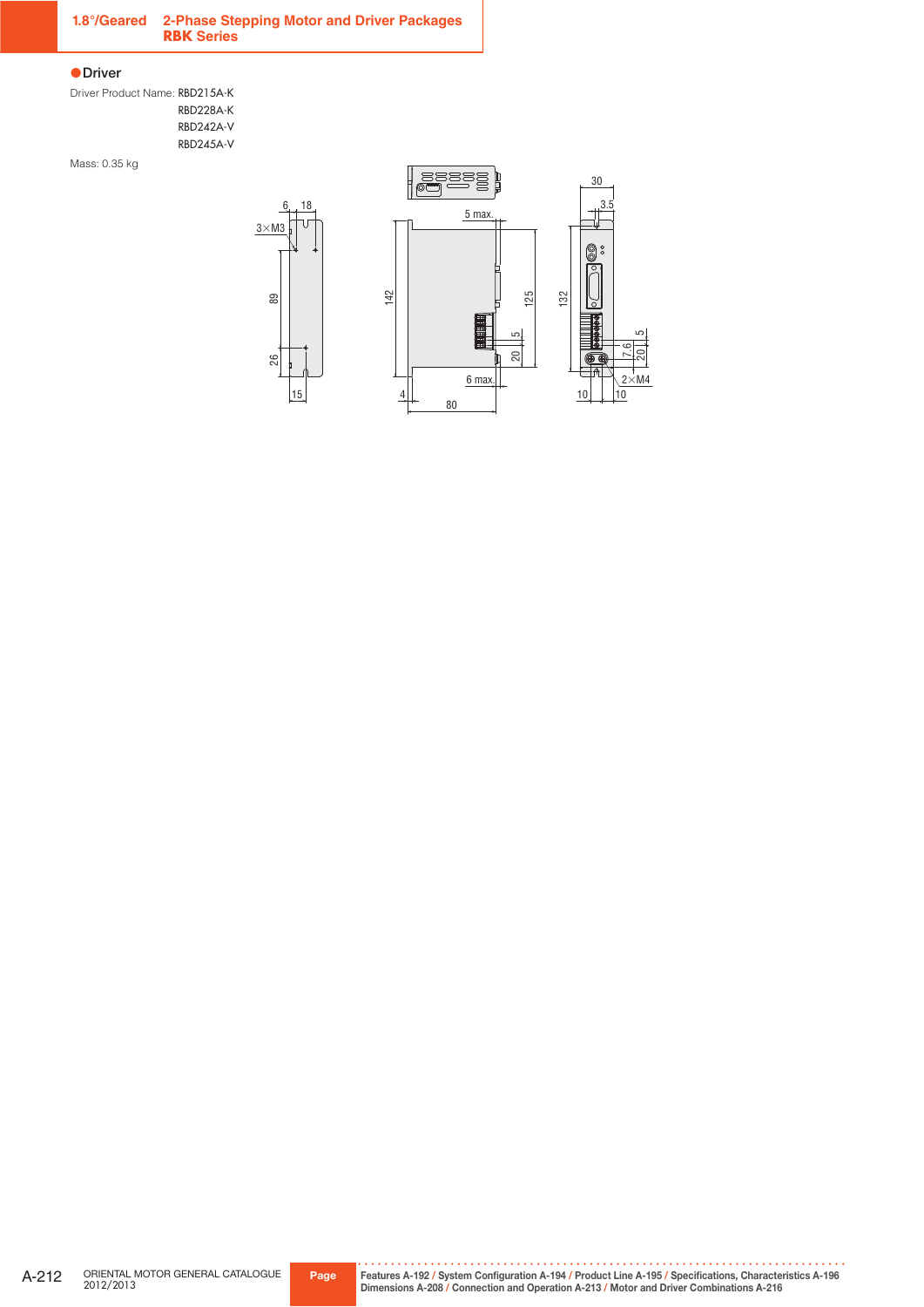# ■**Connection and Operation**

# ●**Names and Functions of Driver Parts**



□2 Function Switches

# □1 **Signal Monitor Displays**

# ◇**LED Indicators**

| Indication   | Color | <b>Function</b>                 | When Activated                                     |
|--------------|-------|---------------------------------|----------------------------------------------------|
| <b>POWER</b> |       | Green   Power supply indication | Lights when power is on.                           |
| <b>ALARM</b> | Red   | Alarm indication                | Blinks when protective functions are<br>activated. |

#### ◇**Alarm**

| Blink Count | <b>Function</b> | When Activated                                                                     |
|-------------|-----------------|------------------------------------------------------------------------------------|
| 2           | Overheat        | The temperature of the driver's internal heat sink exceeds the<br>specified value. |
| 3           | Overvoltage     | The primary voltage of the driver's inverter exceeds the<br>permissible value.     |
| 5           |                 | Overcurrent   An excessive current flows to the driver's inverter.                 |

# □2 **Function Switches**

| Indication        | <b>Switch Name</b>                                                            | <b>Function</b>                                                                                                                                                                                |
|-------------------|-------------------------------------------------------------------------------|------------------------------------------------------------------------------------------------------------------------------------------------------------------------------------------------|
| SW <sub>1</sub>   | <b>Third Harmonic Waveform</b><br><b>Correction Function Select</b><br>Switch | A function that provides improved angle<br>accuracy and reduced vibrations by optimizing<br>the motor drive current waveforms. You can set<br>the correction value using the select switch.    |
| SW <sub>2-1</sub> | Smooth Drive Function<br>Switch                                               | Low vibration and low noise operation are<br>available even in the low speed range without<br>changing the step angle setting.<br>The function can be set and deactivated with<br>this switch. |
| SW2-2             | <b>Vibration Suppression</b><br><b>Function Select Switch</b>                 | A function that provides reduced vibrations at<br>medium speed operation. The function can be<br>set or deactivated with this switch.                                                          |
| $SW2-3$           | Not used.                                                                     |                                                                                                                                                                                                |
| $SW2-4$           | <b>Motor Stop Current</b><br>Switch                                           | For adjusting the motor current at standstill                                                                                                                                                  |

# □3 **Motor Run Current Switch**

| Indication | <b>Switch Name</b> | Function                                                           |
|------------|--------------------|--------------------------------------------------------------------|
| <b>RUN</b> |                    | Motor Run Current Switch   For adjusting the motor running current |

# □5 **Input/Output Signals**

| riental motor<br><b>RBD228A-K</b><br>3 Motor Run Current Switch<br>4 Step Angle Setting Switch | 1 Signal Monitor Displays |                         |
|------------------------------------------------------------------------------------------------|---------------------------|-------------------------|
| CNT                                                                                            | 5 Input/Output Signals    | AC Input Motor & Driver |
| <b>Motor Terminals</b>                                                                         |                           |                         |
| oc<br>Power Input Terminals                                                                    |                           |                         |
|                                                                                                | (Front)                   |                         |



### □4 **Step Angle Setting Switch**

| Indication                       | <b>Switch Name</b>               |                 | Function                                                                          |                   |
|----------------------------------|----------------------------------|-----------------|-----------------------------------------------------------------------------------|-------------------|
| <b>DATA</b>                      | <b>Step Angle Setting Switch</b> |                 | The switch can be set to the desired<br>resolution from the 16 resolution levels. |                   |
| <b>Step Angle Setting Switch</b> |                                  | Microsteps/Step | Resolution                                                                        | <b>Step Angle</b> |
| $\Omega$                         |                                  |                 | 200                                                                               | $1.8^\circ$       |
|                                  |                                  | $\overline{2}$  | 400                                                                               | $0.9^\circ$       |
| $\overline{2}$                   |                                  | 4               | 800                                                                               | $0.45^\circ$      |
| 3                                |                                  | 5               | 1000                                                                              | $0.36^\circ$      |
| 4                                |                                  | 8               | 1600                                                                              | $0.225^\circ$     |
| 5                                |                                  |                 | 1800                                                                              | $0.2^\circ$       |
| 6                                |                                  |                 | 2000                                                                              | $0.18^\circ$      |
| 7                                |                                  |                 | 3200                                                                              | $0.1125^{\circ}$  |
| 8                                |                                  |                 | 3600                                                                              | $0.1^\circ$       |
| 9                                |                                  | 20              | 4000                                                                              | $0.09^\circ$      |
| A                                |                                  | 32              | 6400                                                                              | $0.05625^{\circ}$ |
| B                                |                                  | 36              | 7200                                                                              | $0.05^\circ$      |
| C                                |                                  | 40              | 8000                                                                              | $0.045^\circ$     |
| D                                |                                  | 64              | 12800                                                                             | 0.028125°         |
| E                                |                                  | 80              | 16000                                                                             | $0.0225^{\circ}$  |
| F                                |                                  | 128             | 25600                                                                             | 0.0140625°        |

●The step angle set with the step angle setting switch will become effective when the "Step Angle Select" (CS) signal input is OFF.

●Do not change the "Step Angle Select" (CS) signal input or step angle setting switch while the motor is operating. It may cause the motor to misstep and stop. Change the step angle setting switch, when the "Step Angle Select" (CS) signal input is OFF and the "Excitation Timing" (TIM) signal output is ON.

| Indication      | Input/<br>Output | Pin No.        | Signal          | Signal Name                      | Function                                                                                                      |  |  |
|-----------------|------------------|----------------|-----------------|----------------------------------|---------------------------------------------------------------------------------------------------------------|--|--|
| CN <sub>1</sub> |                  |                | $PLS+$          |                                  |                                                                                                               |  |  |
|                 |                  | $\overline{2}$ | $PLS24+$        | <b>Pulse Signal</b>              | Operation command pulse signal                                                                                |  |  |
|                 |                  | 9              | $PLS -$         |                                  |                                                                                                               |  |  |
|                 |                  | 3              | $DIR+$          |                                  | Rotation direction signal Photocoupler ON: CW, Photocoupler OFF: CCW                                          |  |  |
|                 | Input            | 10             | $DIR24 +$       | <b>Rotation Direction Signal</b> |                                                                                                               |  |  |
|                 |                  | 11             | $DIR-$          |                                  |                                                                                                               |  |  |
|                 |                  | 4              | AW <sub>0</sub> | All Windings Off Signal          | Cuts the output current to the motor and allows the motor shafts to be rotated manually.                      |  |  |
|                 |                  | 12             | CS              | <b>Step Angle Select Signal</b>  | The motor will operate at the basic step angle regardless of the settings of the step angle setting switches. |  |  |
|                 |                  | 5              | IN-COM          | Input Common                     | Input common for the "All Windings Off" signal and "Step Angle Select" signal.                                |  |  |
|                 |                  | 13             | $CD +$          | <b>Current Cutback Signal</b>    | Outputs a signal when the automatic current cutback function activates.                                       |  |  |
|                 |                  | 6              | $CD -$          |                                  |                                                                                                               |  |  |
|                 |                  | 14             | $ALM+$          | Alarm Signal                     | Turns the output off when one of the driver's protective functions is activated.                              |  |  |
|                 | Output           |                | $ALM -$         |                                  |                                                                                                               |  |  |
|                 |                  | 15             | $TIM +$         | <b>Excitation Timing Signal</b>  | Outputs signals when the excitation sequence is at STEP "0."                                                  |  |  |
|                 |                  | 8              | $TIM -$         |                                  |                                                                                                               |  |  |

**Introduction**

Introduction

**0.36°/Geared AR**

0.36 /Geared

**0.72°/Geared** 0.72°/Geared<br>**RK** 

**0.36°/Geared AR**

**0.36°/0.72°/ Geared CRK**

**1.8°/Geared** 18<sup>°</sup>/Geared<br>**RBK** 

**DC Input Motor & Driver**

**SG8030JY Controllers**

Controllers<br>**SG8030JY** 

**Accessories**

Accessories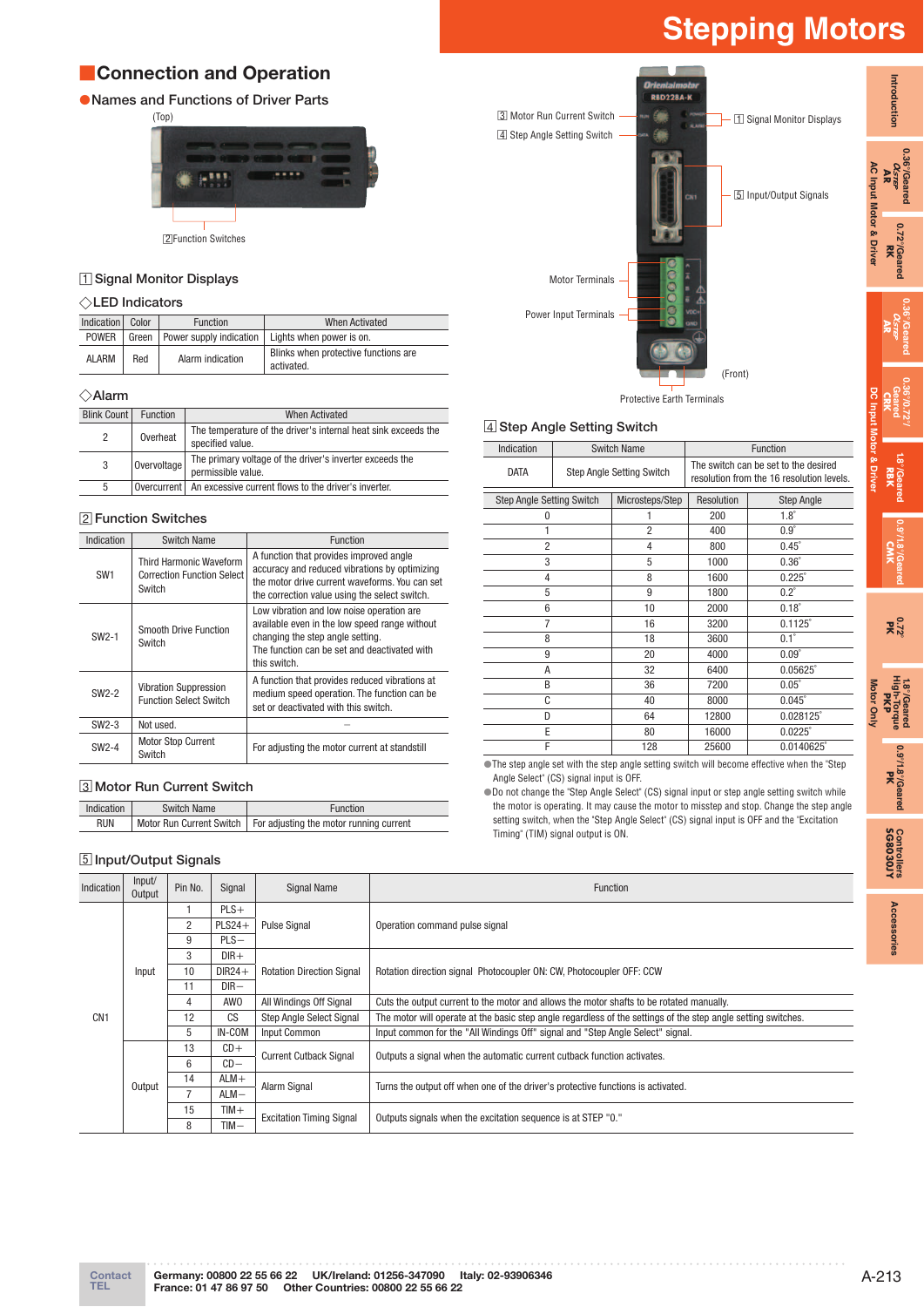### ●**Connection Diagrams**

◇**Current Source Output Circuit**

●**5 VDC Connection or Line Driver Input**



### ●**24 VDC Connection**



- ◇**Current Sink Output Circuit** ●**5 VDC Connection or Line Driver Input**
- Controller V0 (+5 VDC) Driver CN1 Twisted-Pair Wire 200 Ω 1 Pulse Signa  $\frac{1}{20}$ mA  $\frac{1}{4}$   $\sqrt{2}$  =  $\frac{1}{2}$ 9 200 Ω  $\hat{\mathcal{F}}^{0}$ 3 5∼20 mA Rotation Direction Signal 11  $\overleftrightarrow{f}$ <sup>0</sup> All Windings Off Signal Input Signals 2-Phase Stepping Motor 3 kΩ 4 20 mA max.  $\overleftrightarrow{\phi}$ <sup>0</sup> Input Common 3 kΩ 12 Step Angle Select Signal 20 mA max. 5 ✽ A  $\sum_{i=1}^N$ ✽Refer to the table below for the connection between the motor terminal of the driver ✽ A ✽ V0 (+5∼24 VDC) B and the motor.  $\frac{1}{2}$ ✽ 20∼40 VDC or 20∼75 VDC  $\frac{\overline{VDC} + \overline{C}}{\overline{GND}}$ ♪⊧⊈ **GND** 13 Ľ  $=\frac{1}{2}$ Current Cutback Signal  $\frac{1}{2}$ D≠⊈  $+10$  mA max. 14  $\chi$   $\chi$  Alarm Sign **Output** 7 ∑≠⊈  $+10$  mA max. 0 V 15 Excitation Timing Signal  $0 V \rightarrow$  $+10$  mA max.



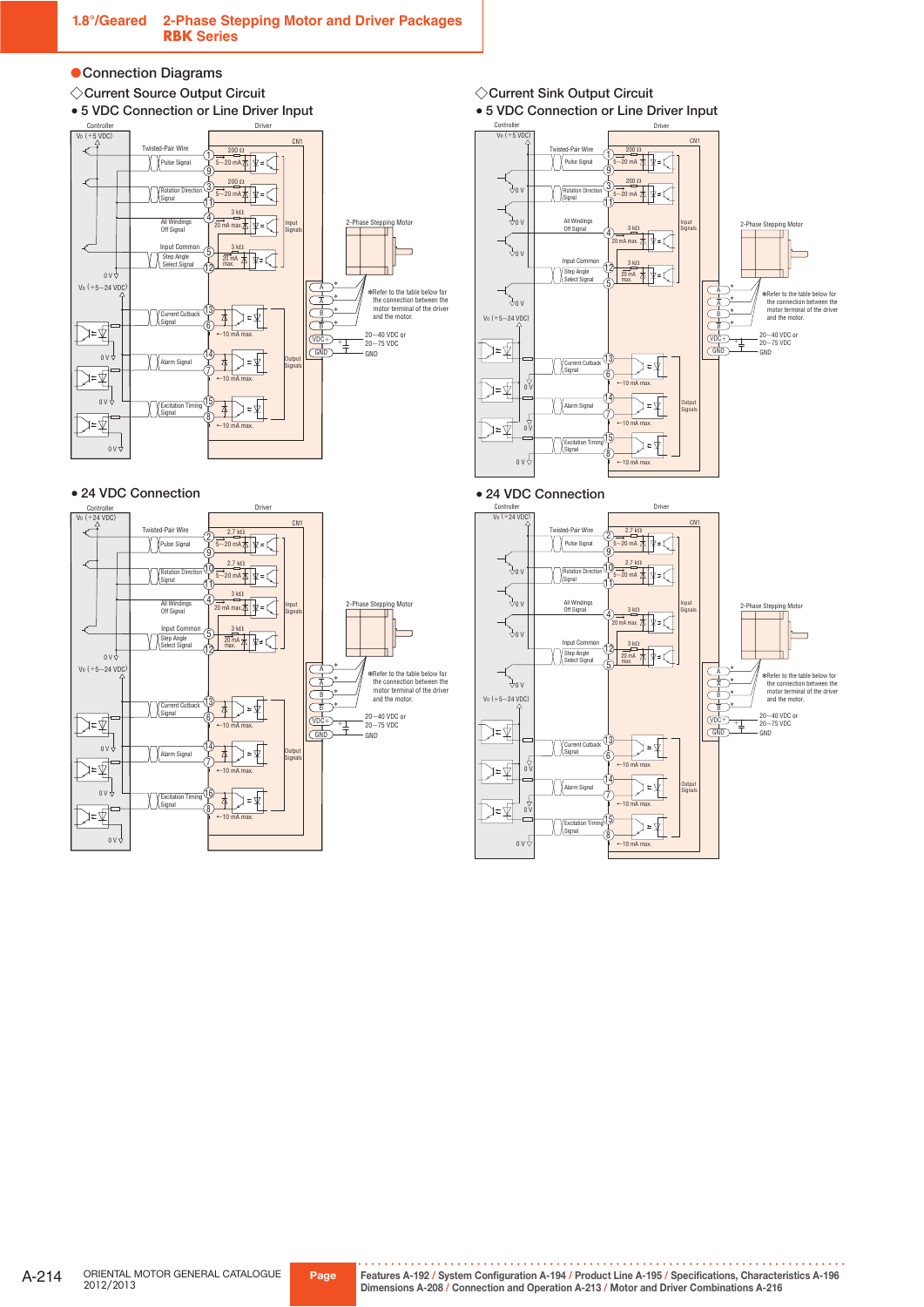# ◇**Input/Output Signals Connection**

### Input Signal

●Pulse (PLS) Signal, Rotation Direction (DIR) Signal

You can select either 5 VDC or 24 VDC as the signal voltage. Line driver input is also available. The pin No. to connect differs according to the signal voltage. **•All Windings Off Signal, Step Angle Select Signal** 

You can select either 5 VDC or 24 VDC as the signal voltage. The pin No. to connect is the same for 5 VDC and 24 VDC.

#### Output Signal

●Keep the output signal voltage and current below 30 VDC and 10 mA respectively.

●Use twisted-pair wires of AWG26 and keep wiring as short as possible (within 2 m). ●Note that as the length of the pulse signal line increases, the maximum transmission frequency decreases. Technical reference ➜ Page G-46

●Provide a minimum distance of 20 mm between the signal lines and power lines (AC lines, motor lines and other large-current circuits). Do not run the signal lines in the same duct as power lines or bundle them with power lines.

#### ◇**Power Supply Connection**

●Incorrect connection of DC power input will lead to driver damage. Make sure that the polarity is correct before turning power on.

●Use wires of AWG18 (0.75 mm<sup>2</sup>) or thicker for power supply lines.

### ◇**Extension of Motor Cable**

 $U$ Use a wire of AWG22 (0.3 mm<sup>2</sup>) or thicker.

# ◇**Terminal Box Type Motor Connections**

### **RBK264T, RBK266T, RBK268T**

#### Internal Protective Earth Terminal✽ (M4) Motor Wire [AWG22∼16 (0.3∼1.25 mm2)] Protective Earth Wire [AWG18 (0.75 mm2) min.] External Protective ि Earth Terminal<sup>\*</sup> (M4) Multi-Core Cable (Diameter: ϕ7∼ϕ13 mm) Protective Earth Wire  $[AWG18 (0.75 mm<sup>2</sup>) min.]$

# **RBK296T, RBK299T, RBK2913T**



Terminals 1, 4, 5, and 8 are used. Terminals 2, 3, 6, and 7 are not used. Do not connect anything to them.

✽Connect either the internal protective earth terminal or external protective earth terminal to the ground.



Connect motor lead wires to the terminals 2 to 5.

Terminal Block

12345

日日日日日 **+ + + +** 

100000

✽Connect either the internal protective earth terminal or external protective earth terminal to the ground.

◇**Protective Earth (PE)**

●To ground the driver, lead the ground conductor from the protective earth terminal (M4) and connect the ground conductor to provide a common ground point.

#### ◇**General**

●If noise generated by the motor cable or power supply cable causes a problem with the specific wiring or layout, shield the cable or use ferrite cores.

 ● **Driver Motor Terminals and Motor Leads/Motor Terminal Blocks** 

| Signal<br>Name | Signal                          | <b>Standard Type Motor</b>                         | <b>Terminal Box Type Motor</b>                         |       |  |
|----------------|---------------------------------|----------------------------------------------------|--------------------------------------------------------|-------|--|
|                |                                 | High-Torque Type Motor<br><b>Geared Type Motor</b> | Terminal Block No. for Terminal Block No. for<br>RBK26 | RBK29 |  |
| A              | A-phase<br>output               | <b>Black</b>                                       | 2                                                      |       |  |
| $\overline{A}$ | $\overline{A}$ -phase<br>output | Green                                              | 3                                                      | 4     |  |
| B              | B-phase<br>output               | Red                                                | 4                                                      | 5     |  |
| $\overline{B}$ | B-phase<br>output               | Blue                                               | 5                                                      | 8     |  |

**CRK**

**DC Input Motor & Driver**

**Introduction**

Introduction

**0.36°/Geared** 0.36°/Geared<br>*Asree*<br>**AR** 

> **0.72°/Geared** 0.72°/Geared<br>RK

**AC Input Motor & Driver**

AC Input Motor & Driver

**0.36°/Geared AR**

**CMK**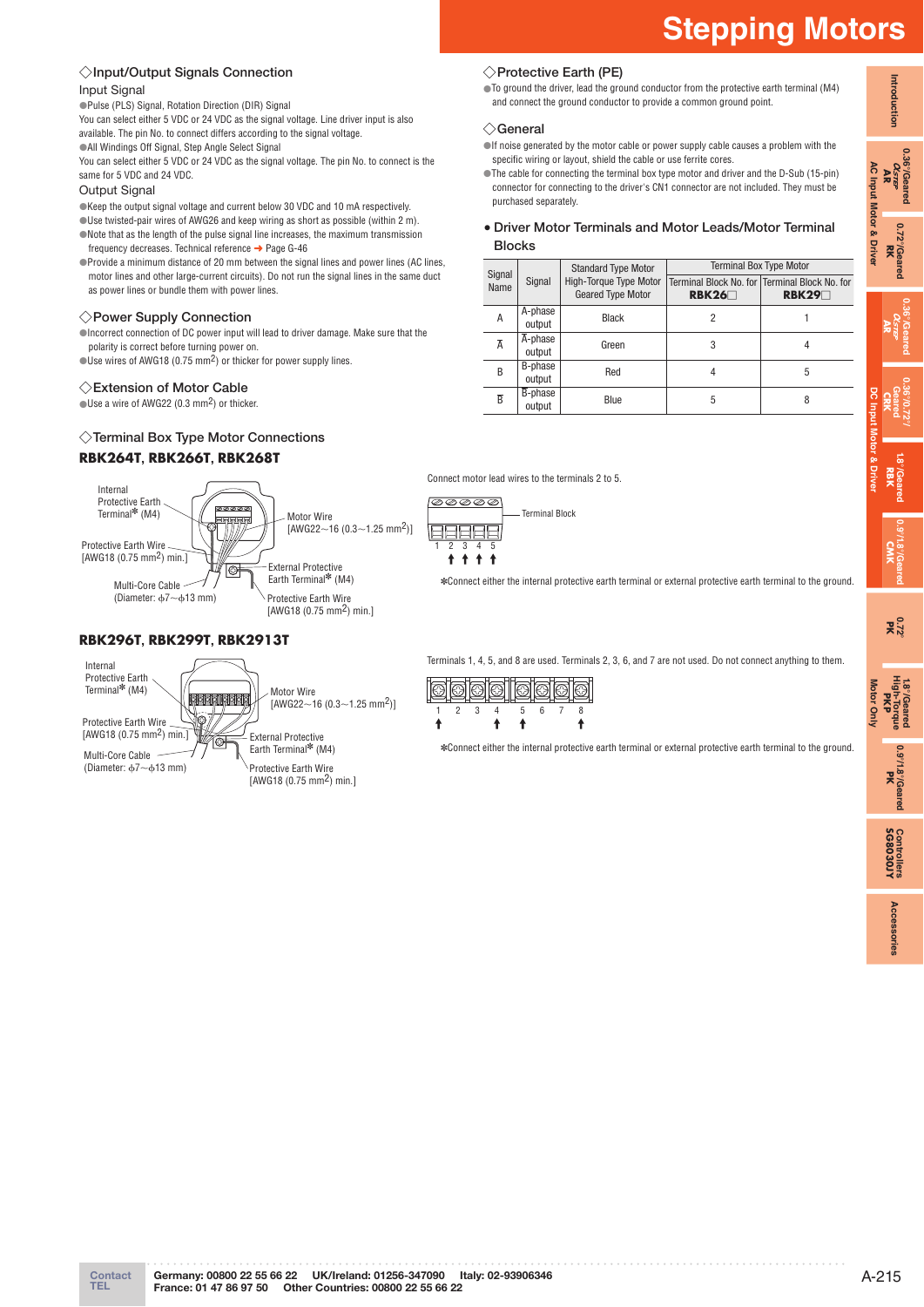# ■ Motor and Driver Combinations

Product names for motor and driver combinations are shown below.

| <b>Product Name</b><br>Type |                                  | <b>Motor Product Name</b>    | <b>Driver Product Name</b> |  |
|-----------------------------|----------------------------------|------------------------------|----------------------------|--|
|                             | RBK223P                          | ๅ*<br>PK223PD                |                            |  |
|                             | RBK224P                          | PK224PD <sup>*</sup>         |                            |  |
|                             | RBK225P                          | *<br>PK225PD                 | <b>RBD215A-K</b>           |  |
|                             | RBK233P                          | া≭<br>PK233PDI               |                            |  |
|                             | RBK235P                          | ⊣∗<br>PK235PDI               |                            |  |
| High-Torque Type            | RBK244P                          | PK244PD□*                    |                            |  |
|                             | RBK246P                          | PK246PD□*                    |                            |  |
|                             | RBK264P                          | PK264PD28 <sup>*</sup>       |                            |  |
|                             | <b>RBK266P</b>                   | PK266PD28□*                  | RBD228A-K                  |  |
|                             | <b>RBK268P</b> □                 | PK268PD28                    |                            |  |
|                             | RBK264                           | PK264D□                      |                            |  |
|                             | <b>RBK266</b>                    | <b>PK266D</b> □              | RBD242A-V                  |  |
| <b>Standard Type</b>        | <b>RBK268</b>                    | PK268D□                      |                            |  |
|                             | <b>RBK296</b> □                  | PK296D□                      | <b>RBD245A-V</b>           |  |
|                             | <b>RBK299</b>                    | PK299D□                      |                            |  |
|                             | <b>RBK2913</b> □                 | PK2913D□                     |                            |  |
|                             | <b>RBK264T</b>                   | <b>PK264D1T</b>              |                            |  |
|                             | <b>RBK266T</b>                   | <b>PK266D1T</b>              | RBD242A-V                  |  |
| <b>Terminal Box</b>         | <b>RBK268T</b>                   | <b>PK268D1T</b>              |                            |  |
| Type                        | <b>RBK296T</b>                   | PK296DT                      |                            |  |
|                             | <b>RBK299T</b>                   | PK299DT                      | RBD245A-V                  |  |
|                             | <b>RBK2913T</b>                  | <b>PK2913DT</b>              |                            |  |
|                             | RBK223P□-PS5                     | PK223PD□-PS5*                |                            |  |
|                             | <b>RBK223P-PS10</b>              | $PK223PD$ -PS10 <sup>*</sup> |                            |  |
| <b>PS/PL</b> Geared         | <b>RBK244P</b> <sup>−</sup> -P5  | PK244PD <sup>-P5*</sup>      | <b>RBD215A-K</b>           |  |
|                             | <b>RBK244P</b> -P10              | PK244PD□-P10*                |                            |  |
| Type                        | <b>RBK244P</b> <sup>−</sup> -P36 | PK244PD□-P36*                |                            |  |
|                             | <b>RBK266P</b> <sup>−</sup> P5   | PK266PD□-P5*                 |                            |  |
|                             | <b>RBK266P</b> <sup>−</sup> -P10 | PK266PD□-P10*                | RBD228A-K                  |  |
|                             | <b>RBK264P</b> -P36              | PK264PD□-P36 <sup>*</sup>    |                            |  |

 $\bullet$  Either **A** or **B** indicating the motor shaft type is entered where the box  $\Box$  is located within the product name.

✽If you are purchasing only a motor for maintenance purposes, etc., the connection cable and connector will not be supplied. They must be purchased separately.

They are available as accessories. Connection cable ➜ Page A-356